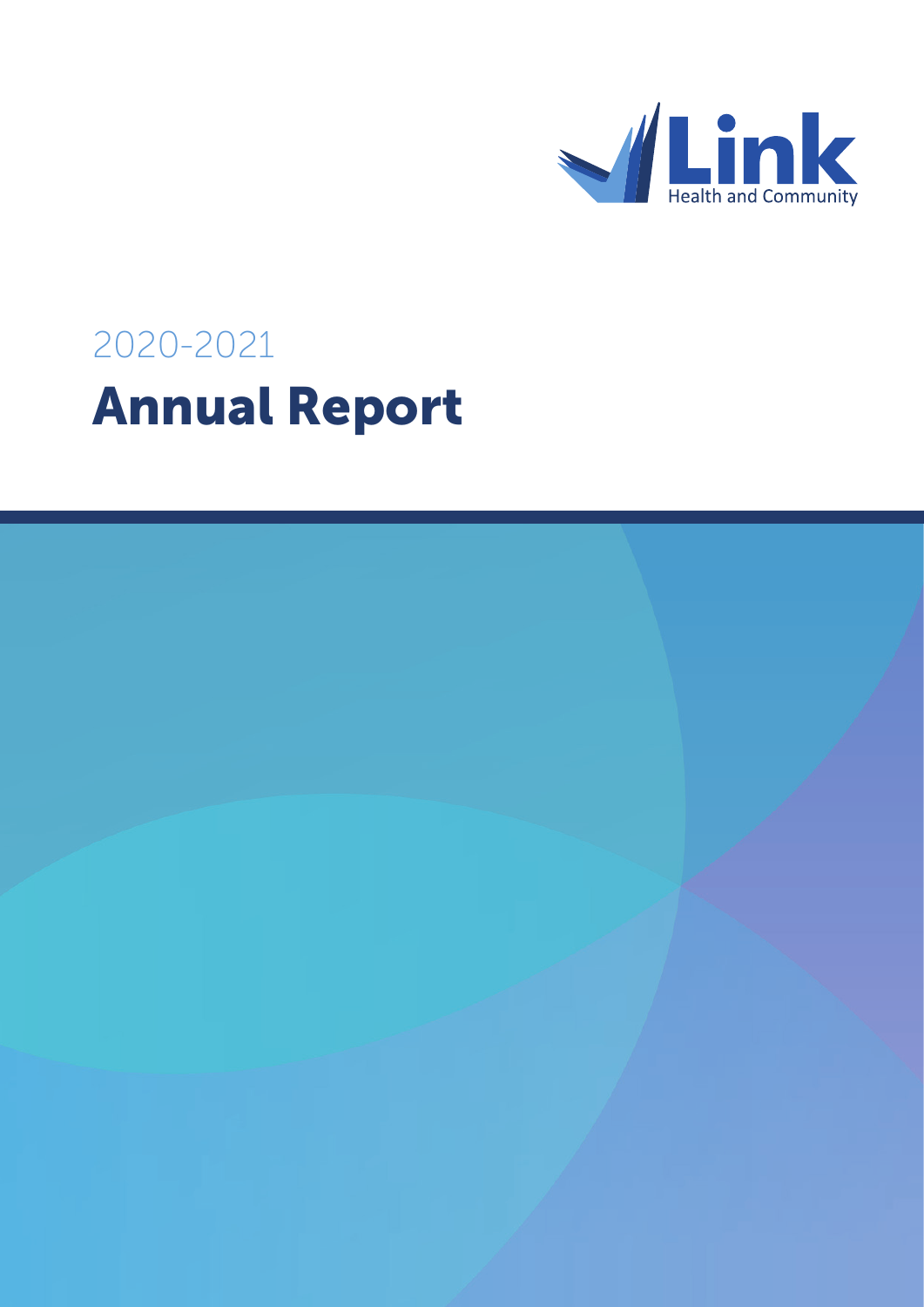# Letter from the CEO and Board Chairperson



### The 2020-21 financial year has been one of integration for Link Health and Community.

The process of merging Link Health and Community's business and operations into Latrobe Community Health Service is now complete.

As a result of the merger, Link Health and Community's operational activities concluded during the financial year. The majority of Link Health and Community's assets and all liabilities have been transferred to Latrobe Community Health Service. A residual cash amount remained with Link Health and Community at the end of the financial year to finalise the eventual closure of the company.

The Link Health and Community Board held 11 meetings throughout 2020-21. In November 2020, we farewelled original and long-standing Board Directors Felicity Smith, Sin Fong Chan, and Shree Vijayan.

Thank you to Felicity, Sin Fong, and Shree for your dedication and service to the Link Health and Community Board over many years. Your vision, courage and perseverance was instrumental in steering the strong future of community health in the City of Monash and surrounds. You should be immensely proud of the legacy you leave behind.

Thank you also to Stelvio Vido and Mark Biggs, who were appointed to the Board in November 2020, along with myself, Judith Walker as Board Chairperson. Your expertise has helped enormously throughout the Link Health and Community merger into Latrobe Community Health Service. Link Health and Community staff and volunteers are now well and truly part of the Latrobe Community Health Service family, and continue to deliver much-needed services to the communities of Monash and surrounds.

Importantly, Melbourne's south-eastern suburbs continue to benefit from the community health services and activities that are so important to our health and social wellbeing.

The merger only strengthens the future of community health in Victoria.

**Ben Leigh** Chief Executive Officer

**Judith Walker** Board Chairperson

Just of walker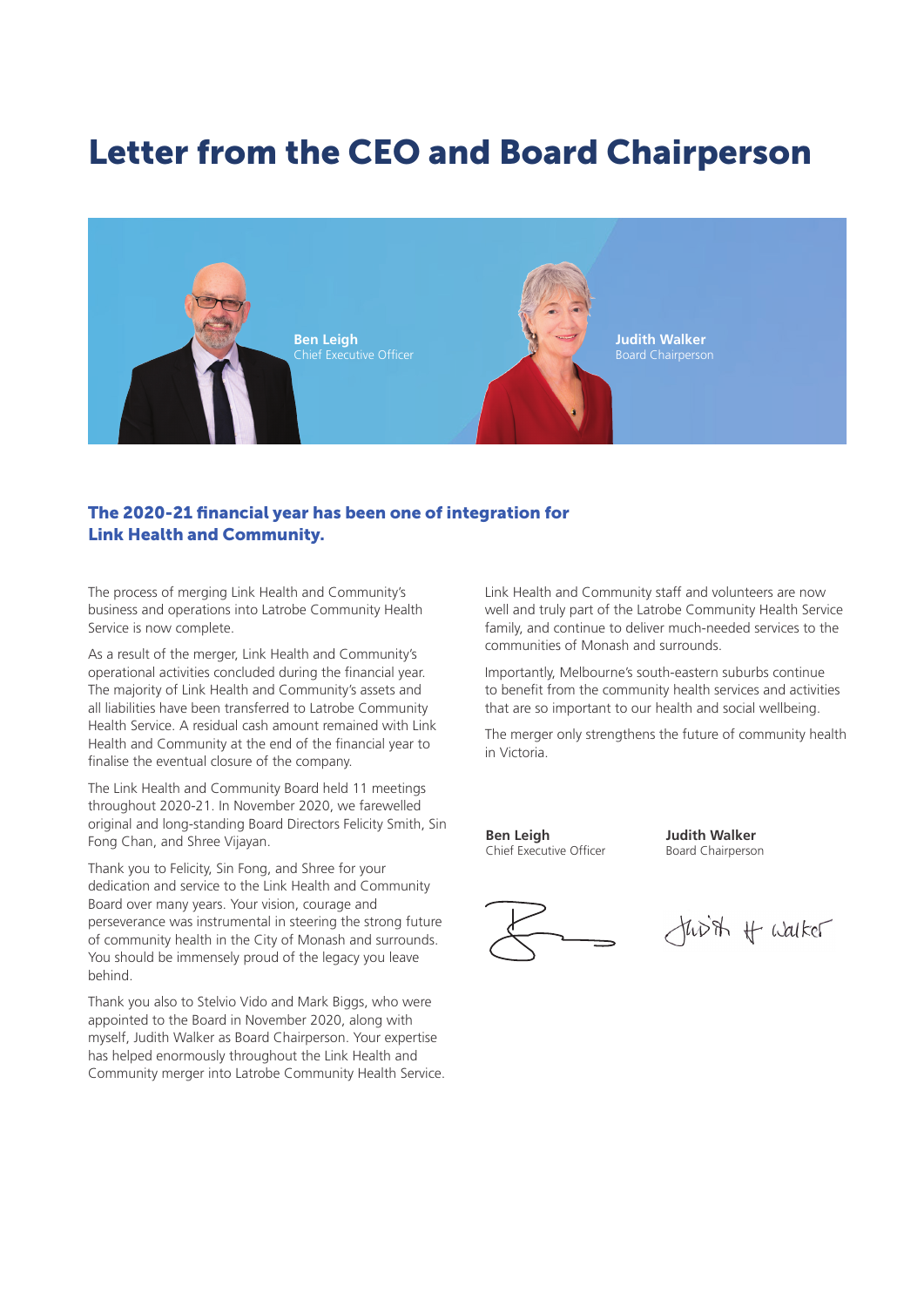# **Link Health and Community Limited ABN 12 136 877 702**

# **Financial Statements**

**For the Year Ended 30 June 2021**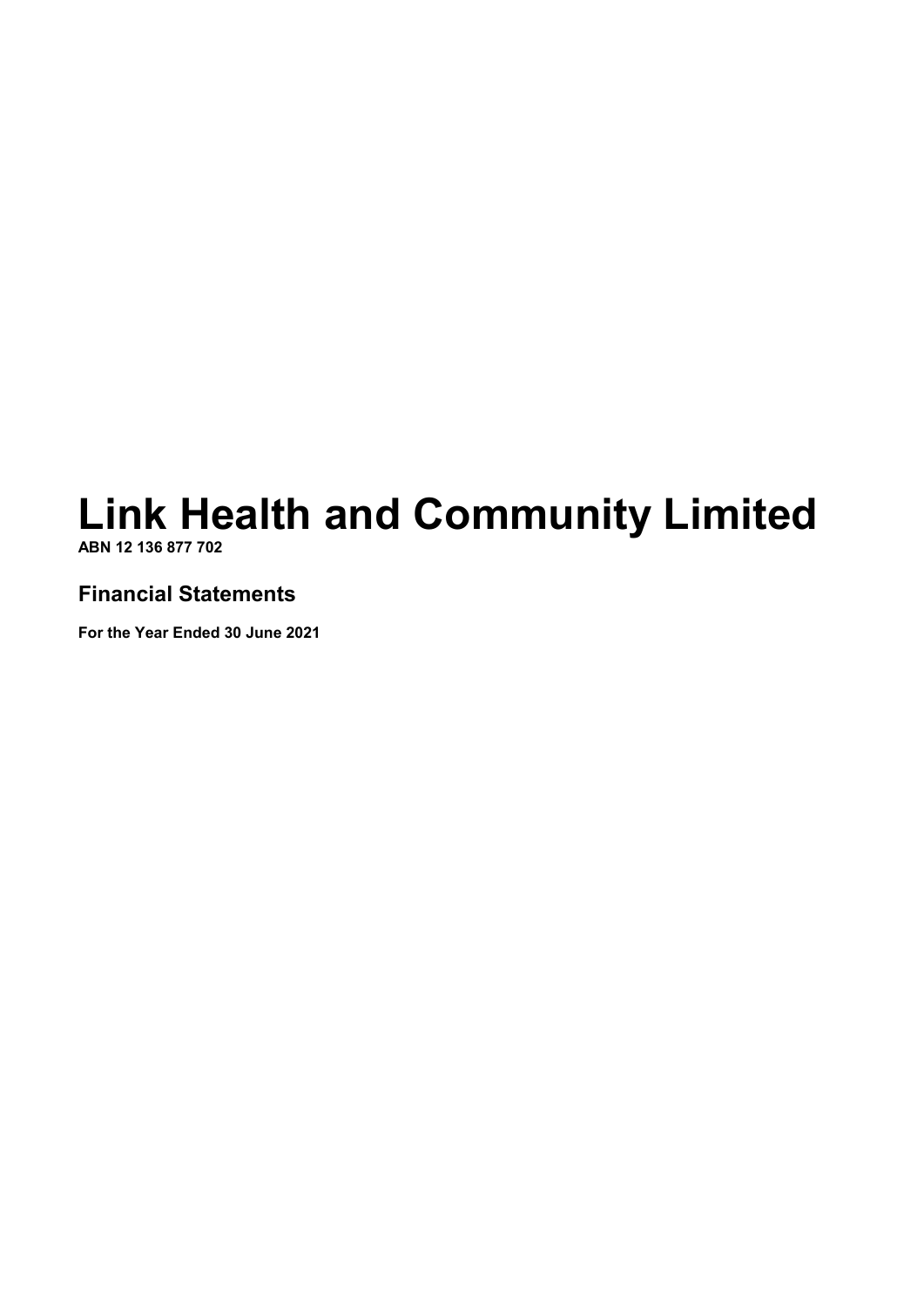**ABN 12 136 877 702**

# **Contents**

# **For the Year Ended 30 June 2021**

| <b>Financial Statements</b>                                |    |
|------------------------------------------------------------|----|
| Directors' Declaration                                     |    |
| Auditor's Independence Declaration                         |    |
| Statement of Profit or Loss and Other Comprehensive Income |    |
| Statement of Financial Position                            | 4  |
| <b>Consolidated Statement of Members' Funds</b>            | 5  |
| Statement of Cash Flows                                    | 6  |
| Notes to the Financial Statements                          |    |
| Independent Audit Report                                   | 27 |

Page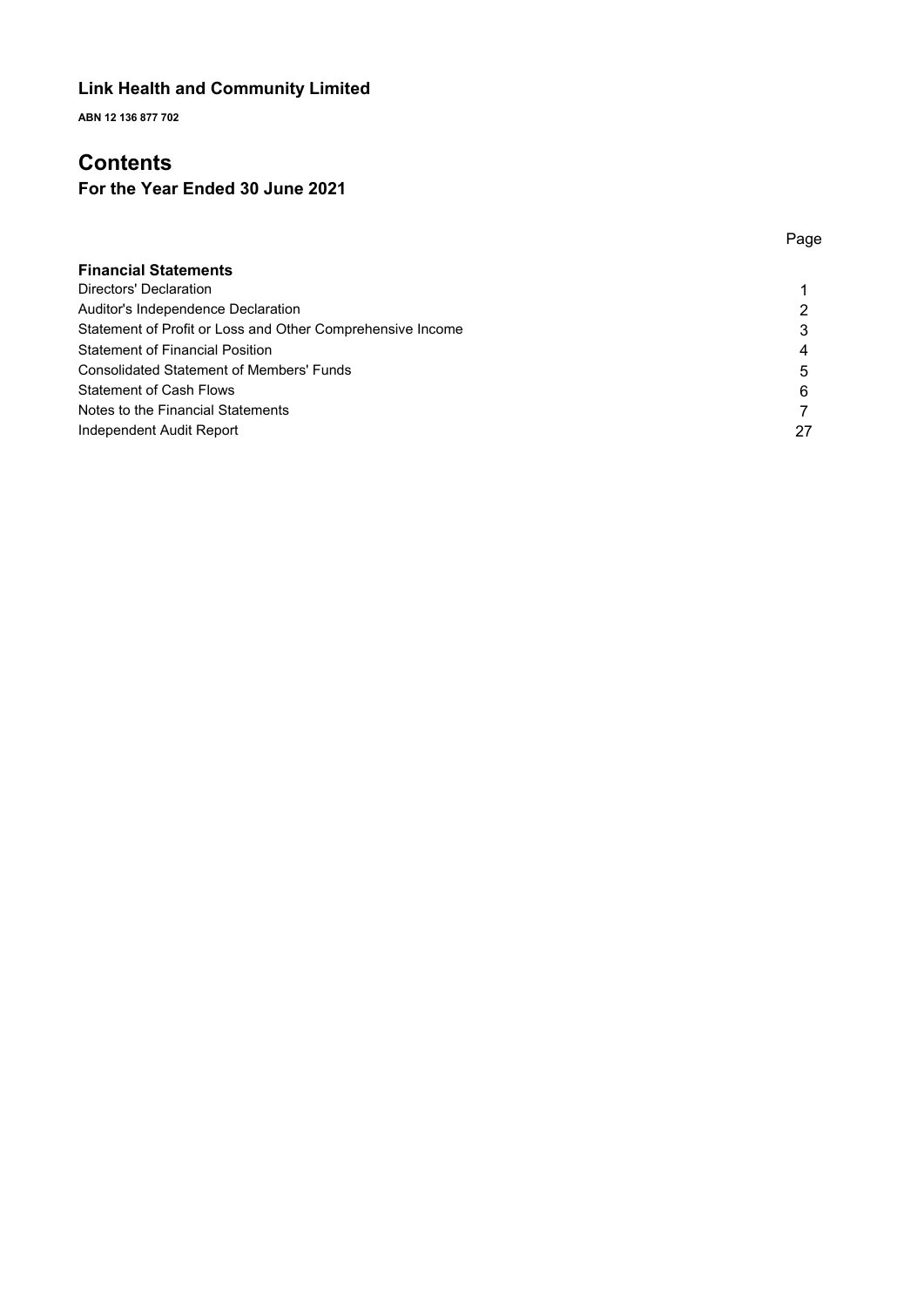**ABN 12 136 877 702**

# **Directors' Declaration**

The directors of the Link Health and Community Limited declare that:

- 1. The financial statements and notes, as set out on pages 3 to 26, are in accordance with the *Australian Charities and Not-for-profits Commission Act 2012*:
	- a. comply with Australian Accounting Standards Reduced Disclosure Requirements; and
	- b. give a true and fair view of the financial position as at 30 June 2021 and of the performance for the year ended on that date of the Link Health and Community Limited and its controlled entity.
- 2. In the directors' opinion, there are reasonable grounds to believe that the Link Health and Community Limited will be able to pay its debts as and when they become due and payable.

This declaration is made in accordance with a resolution of the Board of Directors.

Juvit Hudker

Dated this 29th day of November 2021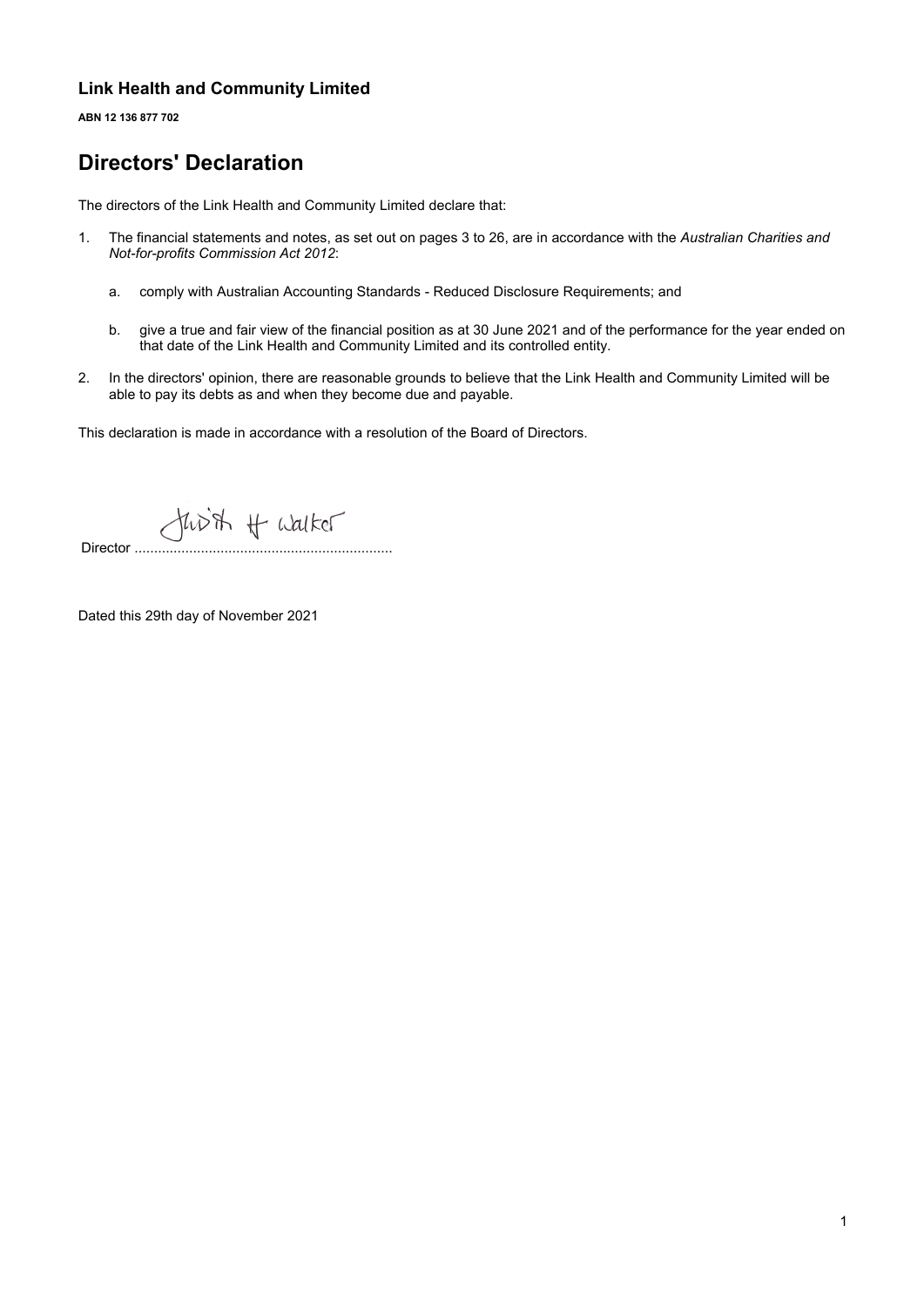

#### **AUDITOR'S INDEPENDENCE DECLARATION**

We declare that, to the best of our knowledge and belief, there have been no contraventions of any applicable code of professional conduct in relation to the audit of the financial report of Link Health and Community Limited and its controlled entity for the year ended 30 June 2021.

This declaration is in relation to the Link Health and Community Limited and its controlled entity during the year.

HLB Marm Judel

**HLB Mann Judd Nick Walker Chartered Accountants Partner**

 $\omega$ 

Melbourne 29 November 2021

#### hlb.com.au

HLB Mann Judd (VIC Partnership) ABN 20 696 861 713

Level 9, 575 Bourke Street, Melbourne VIC 3000 | GPO Box 2850, Melbourne VIC 3001 T: +61 (0) 3 9606 3888 F: +61 (0) 3 9606 3800 E: mailbox@hlbvic.com.au Liability limited by a scheme approved under Professional Standards Legislation.

HLB Mann Judd (VIC Partnership) is a member of HLB International, the global advisory and accounting network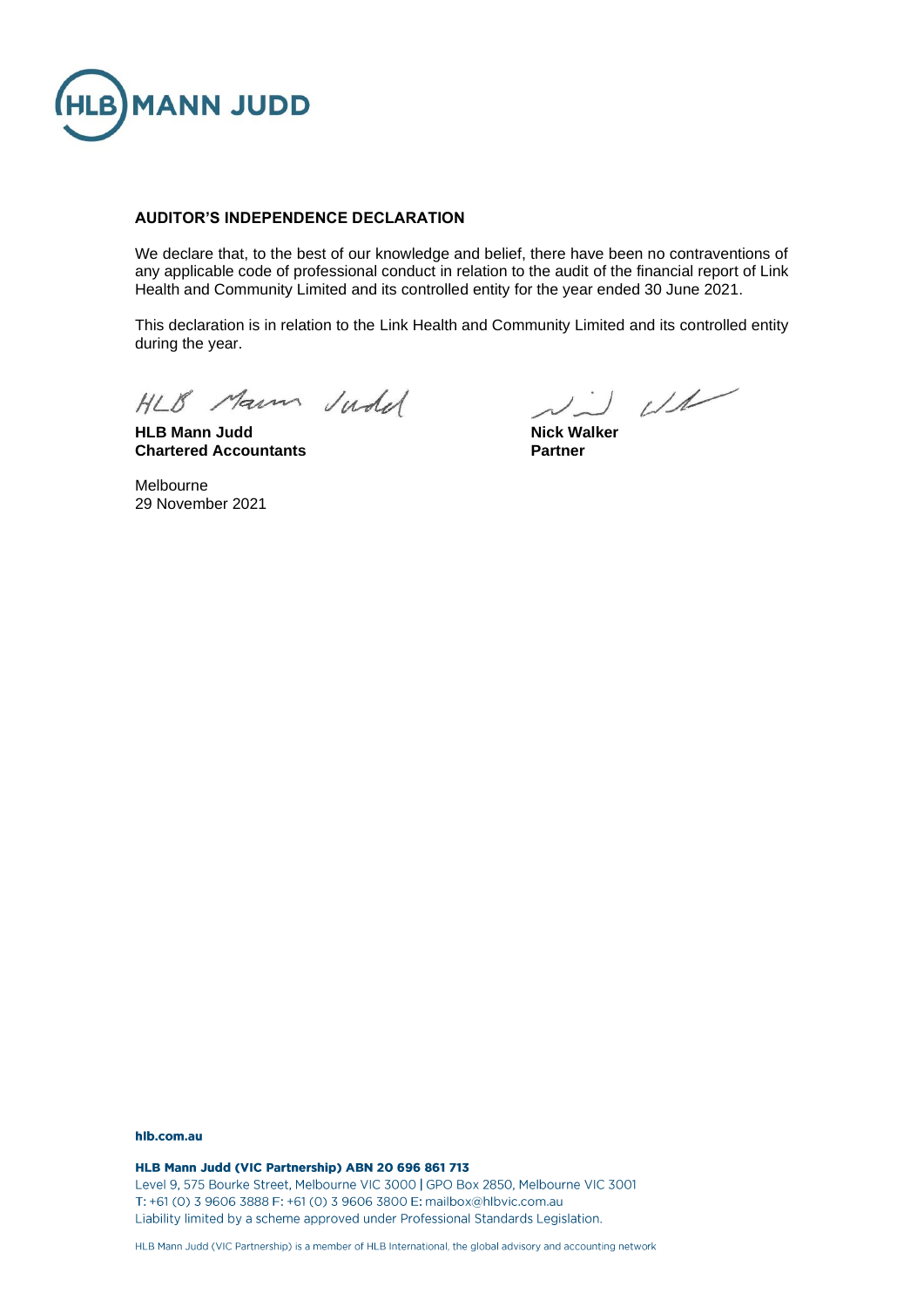**ABN 12 136 877 702**

# **Statement of Profit or Loss and Other Comprehensive Income For the Year Ended 30 June 2021**

### **Discontinued operations**

|                                                                                    |             | 2021        | 2020           |
|------------------------------------------------------------------------------------|-------------|-------------|----------------|
|                                                                                    | <b>Note</b> | \$          | \$             |
| Service revenue                                                                    | 3           | 1,639,490   | 23,447,720     |
| Other income                                                                       | 3           | 375,780     | 1,100,841      |
|                                                                                    | 3           | 2,015,270   | 24,548,561     |
| Employee benefits expense                                                          |             | (26, 834)   | (19,647,678)   |
| Other expenses                                                                     |             | (19, 715)   | (1,292,220)    |
| Transfer of assets for no consideration                                            |             | (8,816,256) |                |
| Depreciation and amortisation                                                      | 4           |             | (1,228,126)    |
| Consumables                                                                        |             |             | (452,040)      |
| Occupancy expense                                                                  |             | (1, 391)    | (385,090)      |
| Repairs and maintenance                                                            |             |             | (271, 101)     |
| Oral vouchers                                                                      |             |             | (228, 867)     |
| Advertising                                                                        |             | (2, 145)    | (79, 157)      |
| Finance costs                                                                      | 4           | (4,665)     | (53, 796)      |
| <b>Medical supplies</b>                                                            |             | (905)       | (268, 301)     |
| Insurance                                                                          |             |             | (71, 121)      |
| Telephone expenses                                                                 |             |             | (252, 641)     |
| Printing and photocopying                                                          |             |             | (70, 521)      |
| Interpreter services                                                               |             |             | (159, 558)     |
| Memberships and subscriptions                                                      |             | (201)       | (110, 152)     |
| Consultancy expenses                                                               |             |             | (245, 019)     |
| Motor vehicle expenses                                                             |             | (37)        | (68, 337)      |
| Electricity                                                                        |             |             | (177, 495)     |
| Legal fees                                                                         |             | (17, 811)   | (80, 294)      |
| <b>Recruitment costs</b>                                                           |             |             | (172, 961)     |
| Computer expenses                                                                  |             | (4, 477)    | (732, 687)     |
| Cleaning                                                                           |             | (11, 101)   | (154, 092)     |
| Professional fees                                                                  |             |             | (36, 274)      |
| Impairment loss on non-financial assets                                            |             | (125, 648)  | (15,616)       |
| Net gain/(loss) on disposal of non-current assets                                  | 4           | 589,850     | (41, 077)      |
|                                                                                    |             | (8,441,336) | (26, 294, 221) |
| Surplus/(deficit) for the year                                                     |             | (6,426,066) | (1,745,660)    |
| Other comprehensive income                                                         |             |             |                |
| Items that will not be reclassified subsequently to profit or loss                 |             |             |                |
| Items that will be reclassified to profit or loss when specific conditions are met |             |             |                |
| Total comprehensive income for the year                                            |             | (6,426,066) | (1,745,660)    |

The accompanying notes form part of these financial statements.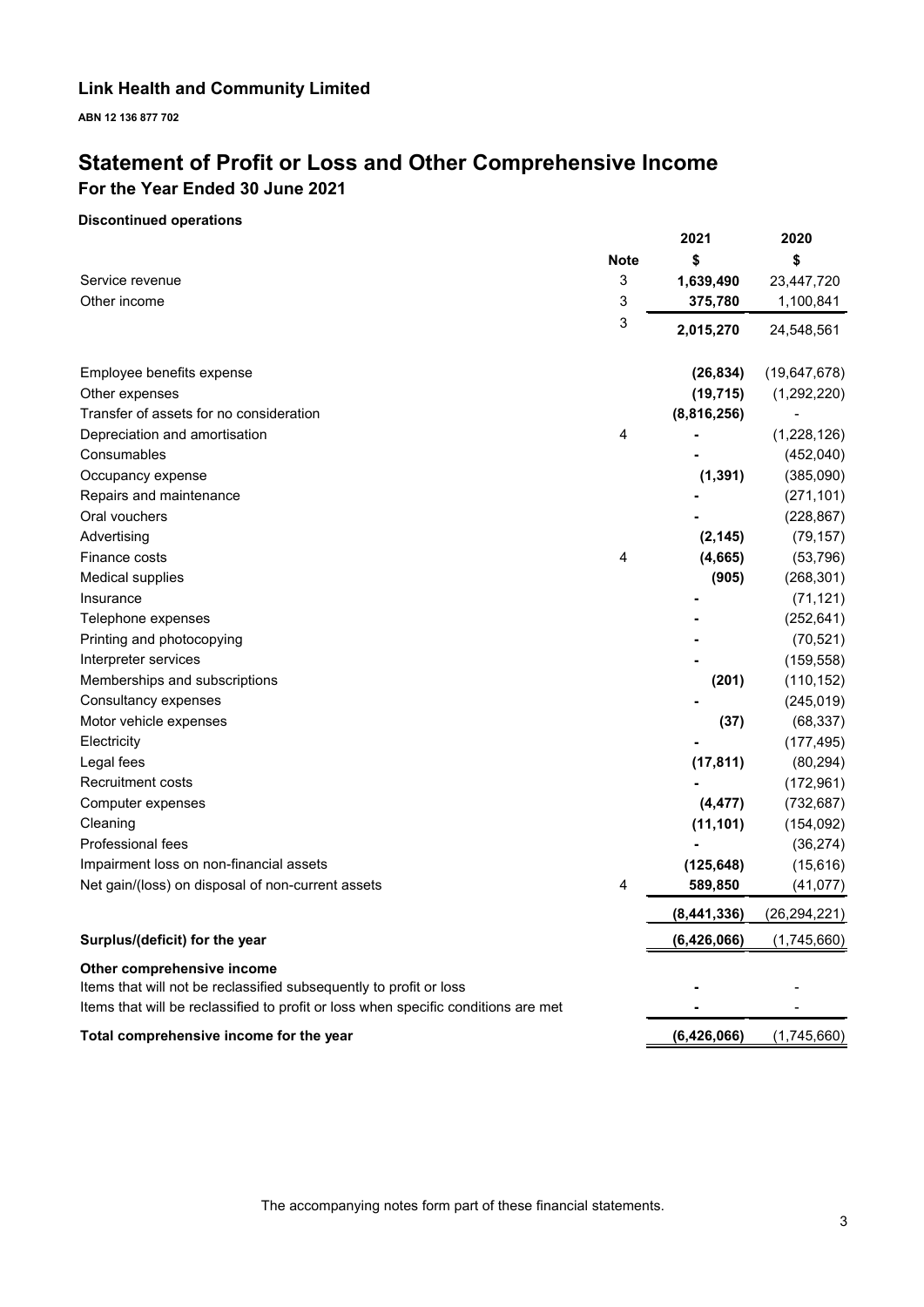**ABN 12 136 877 702**

# **Statement of Financial Position**

**As At 30 June 2021**

|                                      |             | 2021      | 2020       |
|--------------------------------------|-------------|-----------|------------|
|                                      | <b>Note</b> | \$        | \$         |
| <b>ASSETS</b>                        |             |           |            |
| <b>CURRENT ASSETS</b>                |             |           |            |
| Cash and cash equivalents            | 5           | 1,614,060 | 3,164,353  |
| Trade and other receivables          | 6           |           | 60,080     |
| Inventories                          | 7           |           | 108,547    |
| Other financial assets               | 8           |           | 2,000,000  |
| Contract assets                      | 9           |           | 461,333    |
| Other assets                         | 11          |           | 67,369     |
| <b>TOTAL CURRENT ASSETS</b>          |             | 1,614,060 | 5,861,682  |
| <b>NON-CURRENT ASSETS</b>            |             |           |            |
| Property, plant and equipment        | 10          |           | 8,465,000  |
| Right-of-use assets                  |             |           | 2,567,674  |
| <b>TOTAL NON-CURRENT ASSETS</b>      |             |           | 11,032,674 |
| <b>TOTAL ASSETS</b>                  |             | 1,614,060 | 16,894,356 |
| <b>LIABILITIES</b>                   |             |           |            |
| <b>CURRENT LIABILITIES</b>           |             |           |            |
| Trade and other payables             | 12          |           | 809,193    |
| Employee benefits                    | 14          |           | 1,904,599  |
| Other liabilities                    | 13          |           | 4,416,611  |
| Lease liabilities                    |             |           | 538,985    |
| <b>TOTAL CURRENT LIABILITIES</b>     |             |           | 7,669,388  |
| <b>NON-CURRENT LIABILITIES</b>       |             |           |            |
| Employee benefits                    | 14          |           | 832,379    |
| <b>Buildings</b>                     |             |           | 352,463    |
| <b>TOTAL NON-CURRENT LIABILITIES</b> |             |           | 1,184,842  |
| <b>TOTAL LIABILITIES</b>             |             |           | 8,854,230  |
| <b>NET ASSETS</b>                    |             | 1,614,060 | 8,040,126  |
|                                      |             |           |            |
| <b>MEMBERS' FUNDS</b>                |             |           |            |
| Accumulated surplus                  | 15          | 1,614,060 | 8,040,126  |
| <b>TOTAL MEMBERS' FUNDS</b>          |             | 1,614,060 | 8,040,126  |

The accompanying notes form part of these financial statements.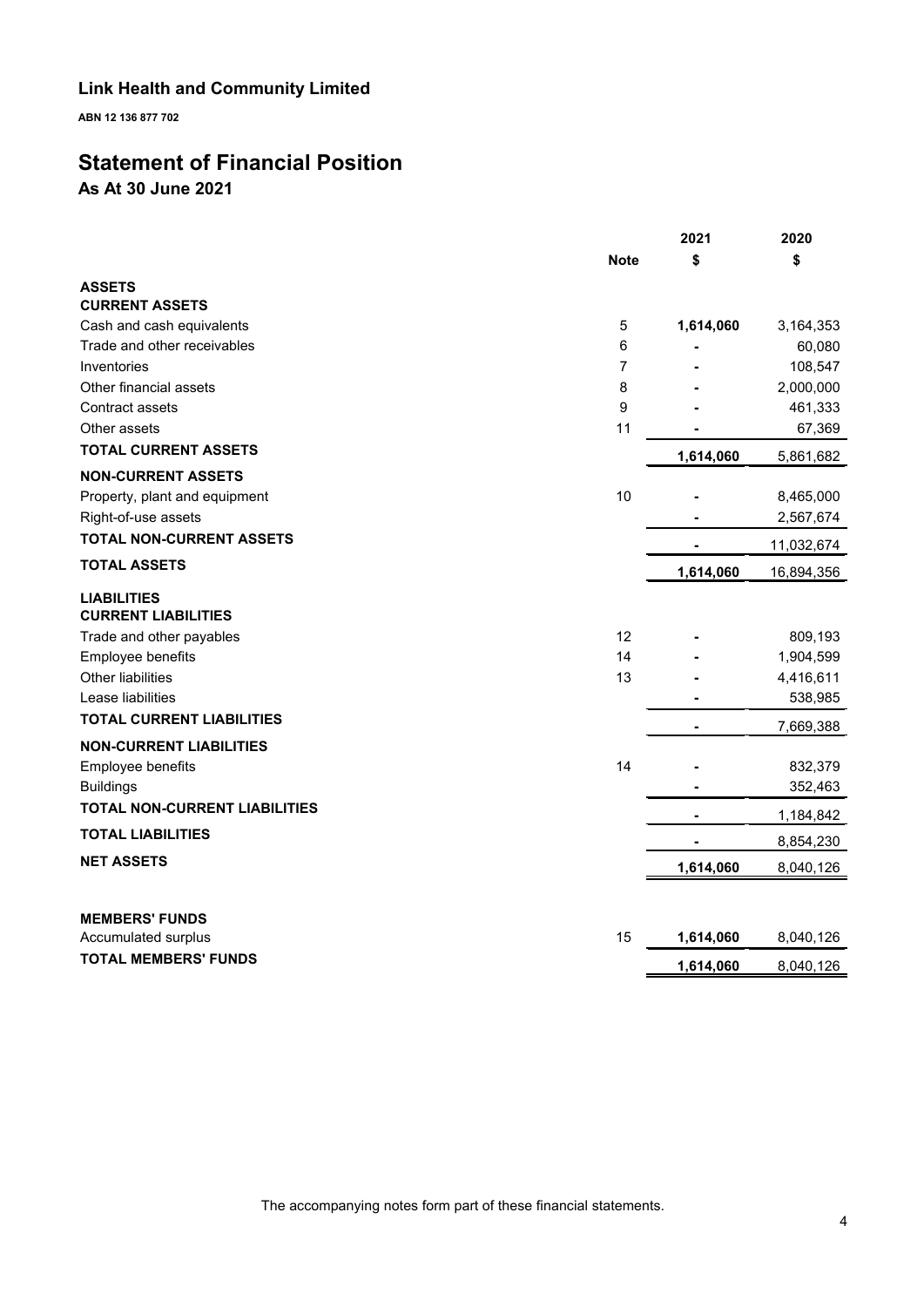**ABN 12 136 877 702**

# **Consolidated Statement of Members' Funds**

# **For the Year Ended 30 June 2021**

### **2021**

|                         | <b>Accumulated</b> |             |
|-------------------------|--------------------|-------------|
|                         | <b>Surplus</b>     | Total       |
|                         |                    |             |
| Balance at 1 July 2020  | 8,040,126          | 8,040,126   |
| Deficit for the year    | (6,426,066)        | (6,426,066) |
| Balance at 30 June 2021 | 1,614,060          | 1,614,060   |
|                         |                    |             |

**2020**

|                         | Accumulated                |  |  |  |
|-------------------------|----------------------------|--|--|--|
|                         | <b>Surplus</b><br>Total    |  |  |  |
|                         | S<br>S                     |  |  |  |
| Balance at 1 July 2019  | 9,785,786<br>9,785,786     |  |  |  |
| Deficit for the year    | (1,745,660)<br>(1,745,660) |  |  |  |
| Balance at 30 June 2020 | 8,040,126<br>8,040,126     |  |  |  |
|                         |                            |  |  |  |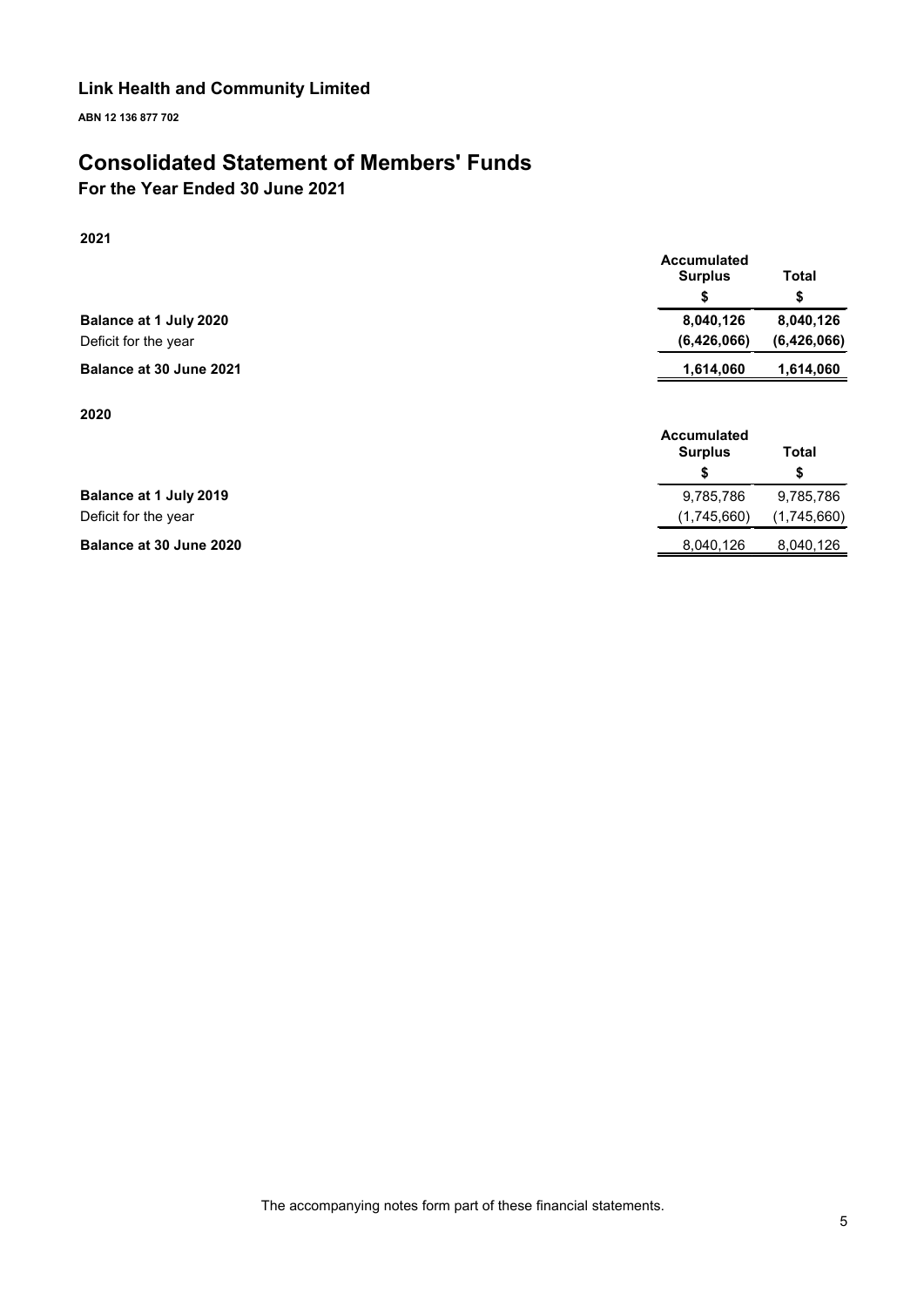**ABN 12 136 877 702**

# **Statement of Cash Flows**

# **For the Year Ended 30 June 2021**

|                                                           |             | 2021          | 2020         |
|-----------------------------------------------------------|-------------|---------------|--------------|
|                                                           | <b>Note</b> | \$            | \$           |
| <b>CASH FLOWS FROM OPERATING ACTIVITIES:</b>              |             |               |              |
| Receipts from customers                                   |             | 3,093,891     | 29,119,794   |
| Payments to suppliers and employees                       |             | (1, 176, 007) | (29,667,665) |
| Interest received                                         |             |               | 86,833       |
| Interest paid                                             |             | (4, 665)      | (49, 992)    |
| Net cash provided by/(used in) operating activities       |             | 1,913,219     | (511, 030)   |
|                                                           |             |               |              |
| <b>CASH FLOWS FROM INVESTING ACTIVITIES:</b>              |             |               |              |
| Proceeds from sale of plant and equipment                 |             | 2,599,849     | 97,915       |
| Payment on transfer of operations                         |             | (6,063,360)   |              |
| Purchase of property, plant and equipment                 |             |               | (59, 353)    |
| Proceeds from disposal of financial assets                |             |               | 2,107,837    |
| Net cash provided by/(used in) investing activities       |             | (3,463,511)   | 2,146,399    |
| <b>CASH FLOWS FROM FINANCING ACTIVITIES:</b>              |             |               |              |
| Proceeds from issue of shares                             |             |               | 100,000      |
| Payment of finance lease liabilities                      |             |               | (522,091)    |
| Net cash provided by/(used in) financing activities       |             |               | (422, 091)   |
|                                                           |             |               |              |
| Net increase/(decrease) in cash and cash equivalents held |             | (1,550,292)   | 1,213,278    |
| Cash and cash equivalents at beginning of year            |             | 3,164,352     | 1,951,074    |
| Cash and cash equivalents at end of financial year        | 5(a)        | 1,614,060     | 3,164,352    |
|                                                           |             |               |              |

The accompanying notes form part of these financial statements.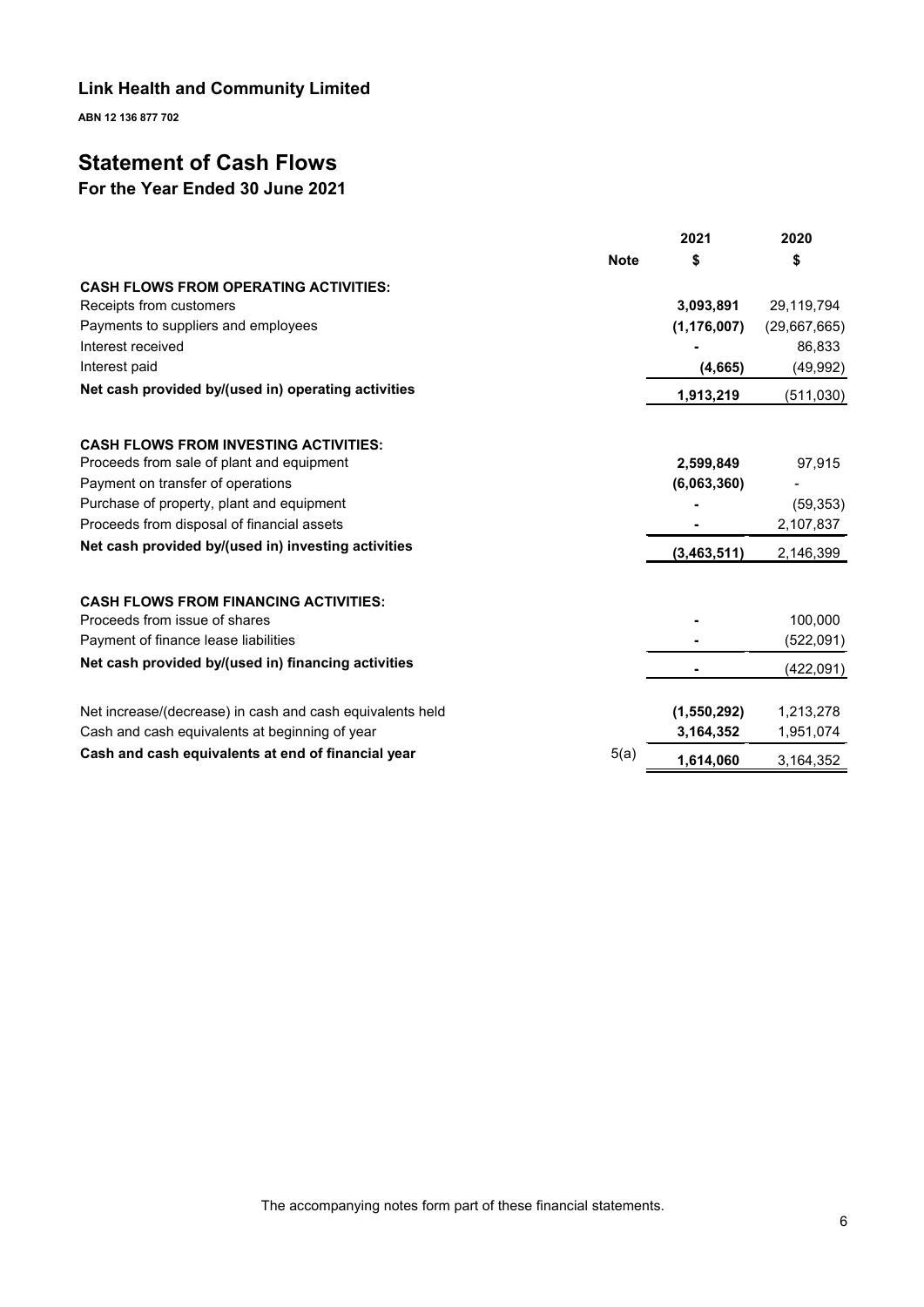**ABN 12 136 877 702**

### **Notes to the Financial Statements For the Year Ended 30 June 2021**

The financial report covers Link Health and Community Limited and its controlled entities ('the Group'). Link Health and Community Limited is aLink Health and Community Limited, incorporated and domiciled in Australia.

The financial report was authorised for issue by the Directors on 29 November 2021.

Comparatives are consistent with prior years, unless otherwise stated.

#### **1 Basis of Preparation**

The financial The financial statements are general purpose financial statements that have been prepared in accordance with the Australian Accounting Standards - Reduced Disclosure Requirements and the *Australian Charities and Not-for-profits Commission Act 2012*.

The financial statements, except for the cash flow information, have been prepared on an accruals basis and are based on historical costs modified, where applicable, by the measurement at fair value of selected non-current assets, financial assets and financial liabilities.

Significant accounting policies adopted in the preparation of these financial statements are presented below and are consistent with prior reporting periods unless otherwise stated.

#### **Non-Going Coincern Basis of Preparation**

Financial statements are normally prepared on a going concern basis where there is neither the intention nor need to suspend operations of an entity. Where such an intention or need exists, the accounting standards preclude the preparation of financial statements on a going concern basis.

During the year, the Group transferred its operations, along with its assets and liabilities, to Latrobe Community Health Service ("LCHS") and remained dormant for the remainder of the year and utilised its cash reserves to meet its operating costs. The Directors have commenced winding down the the Group's operations.

Given the above circumstances, prepration of the financial statements on a going concern basis is considered inappropriate and thus these accounts have been prepared on a non-going concern basis. Adoption of the non-going concern basis means that assets are measured at their net realisable value. Any gains or losses resulting from measuring at net realisable value are recognised in the surplus or deficit.

Under the non-going concern basis of accounting, the assets and liabilities otherwise classified as non-current are classified as current. In adopting the non-gpoing concern basis, the Group continues to apply disclosure requirements of the Australian Accouting Standards to the extent that they are relevant and modified when considered appropriate. In particular, the financial report does not include all of the disclosures required by AASB 5 on the basis that those disclosures are not considerd relevant for the decision making by users of this financial report as described below:

**AASB 5** *Non-current Assets Held for Sale and Discontinued Operations* - Given the Group is considered a discontinued operation, the disclosures under AASB 5 that separate between continuing and discontinuing operations on the profit and loss and other comprehensive income statement are not considered relevant to users.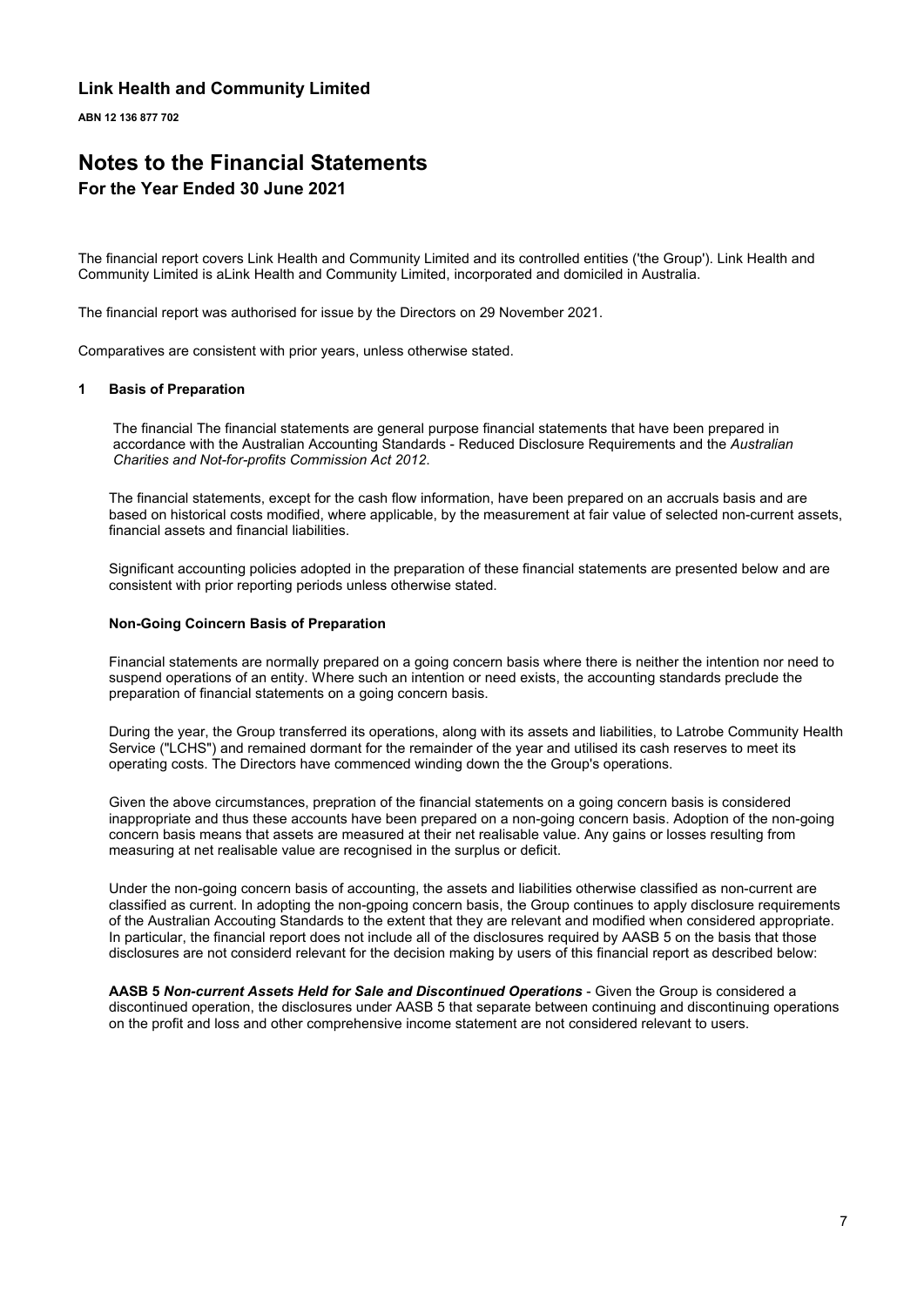**ABN 12 136 877 702**

# **Notes to the Financial Statements**

### **For the Year Ended 30 June 2021**

#### **2 Summary of Significant Accounting Policies**

#### **(a) Revenue and other income**

#### **Revenue from contracts with customers**

The core principle of AASB 15 is that revenue is recognised on a basis that reflects the transfer of promised goods or services to customers at an amount that reflects the consideration the Group expects to receive in exchange for those goods or services. Revenue is recognised by applying a five-step model as follows:

- 1. Identify the contract with the customer
- 2. Identify the performance obligations
- 3. Determine the transaction price
- 4. Allocate the transaction price to the performance obligations
- 5. Recognise revenue as and when control of the performance obligations is transferred

Generally the timing of the payment for sale of goods and rendering of services corresponds closely to the timing of satisfaction of the performance obligations, however where there is a difference, it will result in the recognition of a receivable, contract asset or contract liability.

None of the revenue streams of the Group have any significant financing terms as there is less than 12 months between receipt of funds and satisfaction of performance obligations.

#### **Specific revenue streams**

The revenue recognition policies for the principal revenue streams of the Group are:

#### **Rendering of services**

Revenue from provision of services is recognised in the accounting period in which the services are rendered. For fixed price contracts, revenue is recognised based on the actual services provided to the end of the reporting period as a proportion of the total services to be provided as the customer receives and uses the benefit simultaneously.

#### **Client fees**

Client fees income is recognised when the service is provided.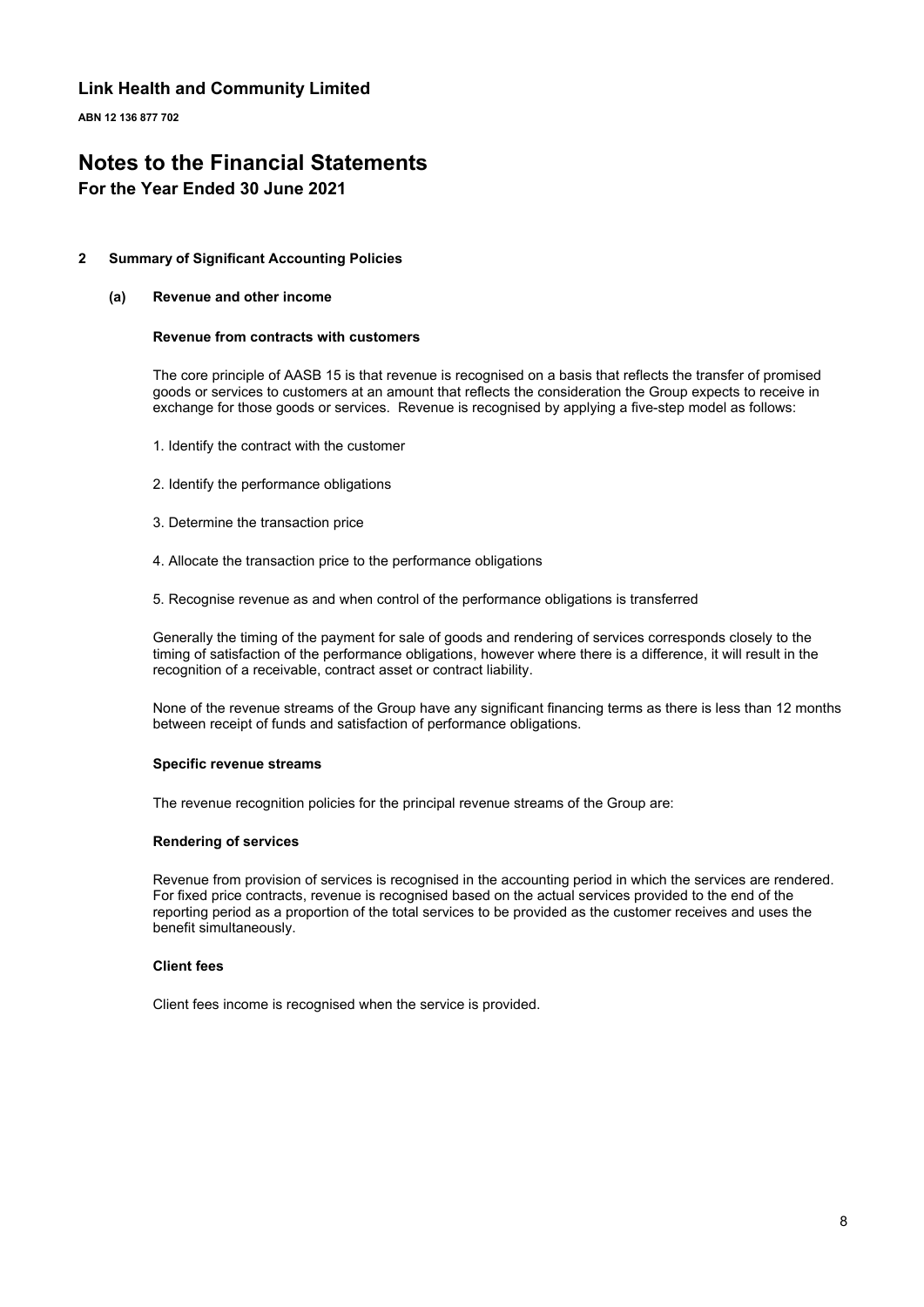**ABN 12 136 877 702**

# **Notes to the Financial Statements**

### **For the Year Ended 30 June 2021**

#### **2 Summary of Significant Accounting Policies**

#### **(a) Revenue and other income**

#### **Statement of financial position balances relating to revenue recognition**

#### **Contract assets and liabilities**

Where the amounts billed to customers are based on the achievement of various milestones established in the contract, the amounts recognised as revenue in a given period do not necessarily coincide with the amounts billed to or certified by the customer.

When a performance obligation is satisfied by transferring a promised good or service to the customer before the customer pays consideration or the before payment is due, the Group presents the contract as a contract asset, unless the Group's rights to that amount of consideration are unconditional, in which case the Group recognises a receivable.

When an amount of consideration is received from a customer prior to the entity transferring a good or service to the customer, the Group presents the contract as a contract liability.

#### **Grant revenue**

Income from grants that are enforceable and with sufficiently specific performance obligations are accounted for under AASB 15 Revenue from Contracts with Customers as revenue from contracts with customers, with revenue recognised as these performance obligations are met.

Income from grants without any sufficiently specific performance obligations, or that are not enforceable, is recognised when the Group has an unconditional right to receive the cash which usually coincides with receipt of cash. On initial recognition of the asset, the Group recognises any related contributions by owners, increases in liabilities, decreases in assets, and revenue ('related amounts') in accordance with other Australian Accounting Standards. Related amounts may take the form of:

a) contributions by owners, in accordance with AASB 1004 Contributions, contributions by owners;

b) revenue or a contract liability arising from a contract with a customer, in accordance with AASB 15 Revenue from Contracts with Customers;

- c) a lease liability in accordance with AASB 16 Leases;
- d) a financial instrument, in accordance with AASB 9 Financial Instruments; or
- e) a provision, in accordance with AASB 137 Provisions, Contingent Liabilities and Contingent Asset.

As a result of the transitional impacts of adopting AASB 15 Revenue from Contracts with Customers and AASB 1058 Income of Not-for-profit entities, a portion of the grant revenue has been deferred. If the grant income is accounted for in accordance with AASB 15 Revenue from Contracts with Customers, the deferred grant revenue has been recognised in contract liabilities whereas grant revenue in relation to the construction of capital assets which the company controls has been recognised in accordance with AASB 1058 Income of Notfor-profit entities, and recognised as deferred grant revenue.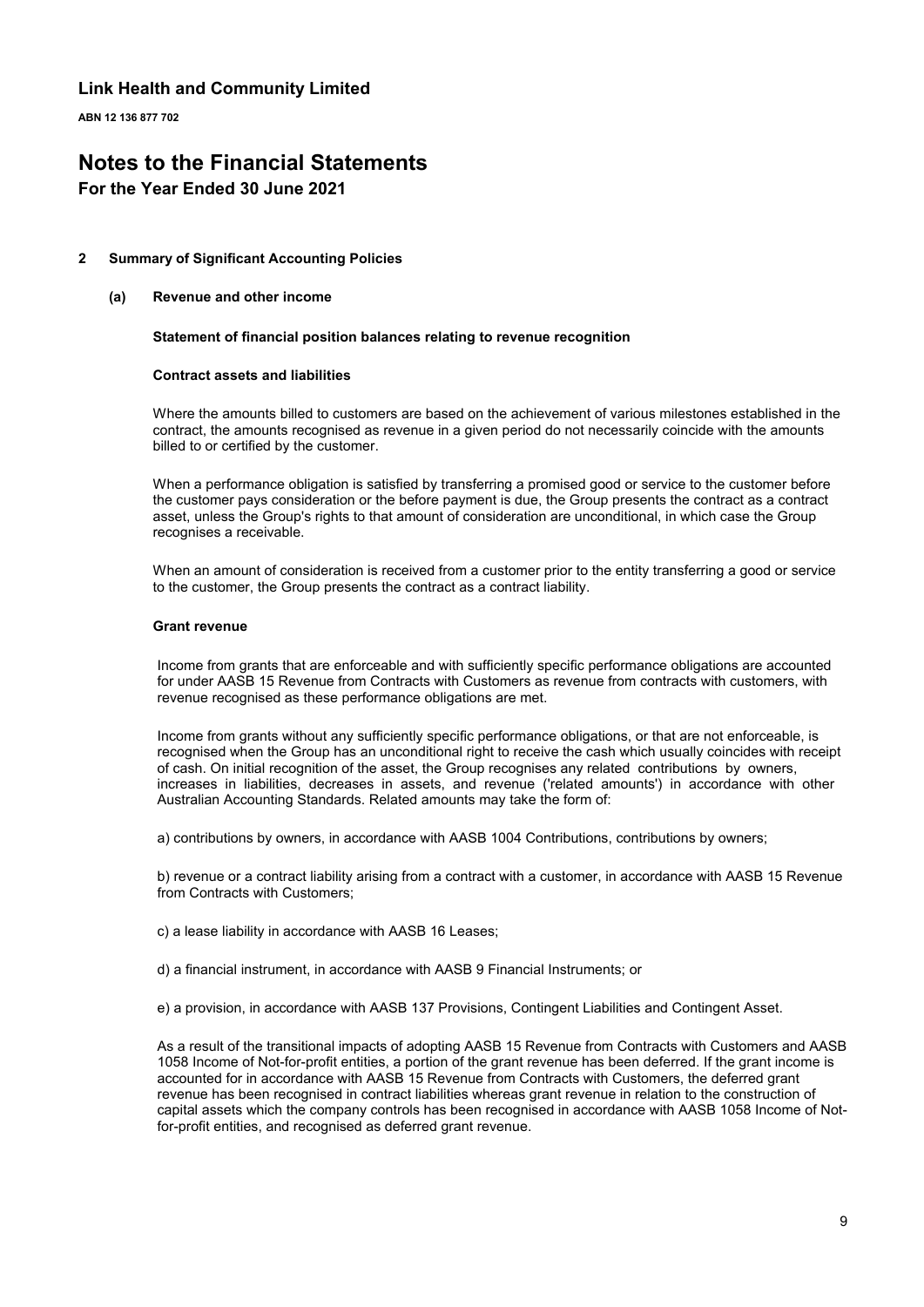**ABN 12 136 877 702**

# **Notes to the Financial Statements**

### **For the Year Ended 30 June 2021**

#### **2 Summary of Significant Accounting Policies**

#### **(a) Revenue and other income**

#### **Grant revenue**

#### **Performance obligations**

Revenue is measured based on the consideration specified in the contract with the customer. The Group recognises revenue when it transfers control of a good or a service to the customer. As the fees are generated and sales made with a short credit term, there is no financing element present. There has been no change in the recognition of revenue from the rendering of services as a result of the adoption of AASB 15. Revenue is recognised when, or as, the performance obligation for the sale of goods or rendering of services to the customer are satisfied. Income from the rendering of services is recognised at a point in time when the performance obligation is satisfied when the service is completed; and over time when the customer simultaneously receives and consumes the services as it is provided.

The types of government grants recognised under AASB 15 Revenue from Contracts with Customers includes:

- NDIS grant
- other one-off grants if funding condtiions contain enforceable and sufficiently specific performance obligations

The performance obligations for NDIS are number and mix of customers provided care in accordance with levels of activity agreed with National Disability Insurance Agency (NDIA). Revenue is recognised when the service is provided. The performance obligations have been selected as they align with the funding conditions set out in the agreement with NDIA.

For other grants with performance obligations, the Group exercises judgement over whether the performance obligations have been met, on a grant by grant basis.

#### **Interest revenue**

Interest is recognised when it becomes receivable on a proportional basis taking into account the interest rates applicable to the financial assets.

#### **Donations and contributions**

Donation and contribution revenue is recognised when received, at the fair value of the asset transferred unless designated for a specific purpose, where they are carried forward as prepaid income in the Statement of Financial Position.

#### **Other income**

Other income is recognised on an accruals basis when the Group is entitled to it.

#### **(b) Cash and cash equivalents**

Cash and cash equivalents include cash on hand and at banks, short-term deposits with an original maturity of three months or less held at call with financial institutions, and bank overdrafts.

#### **(c) Inventories**

Inventories are measured at the lower of cost and net realisable value.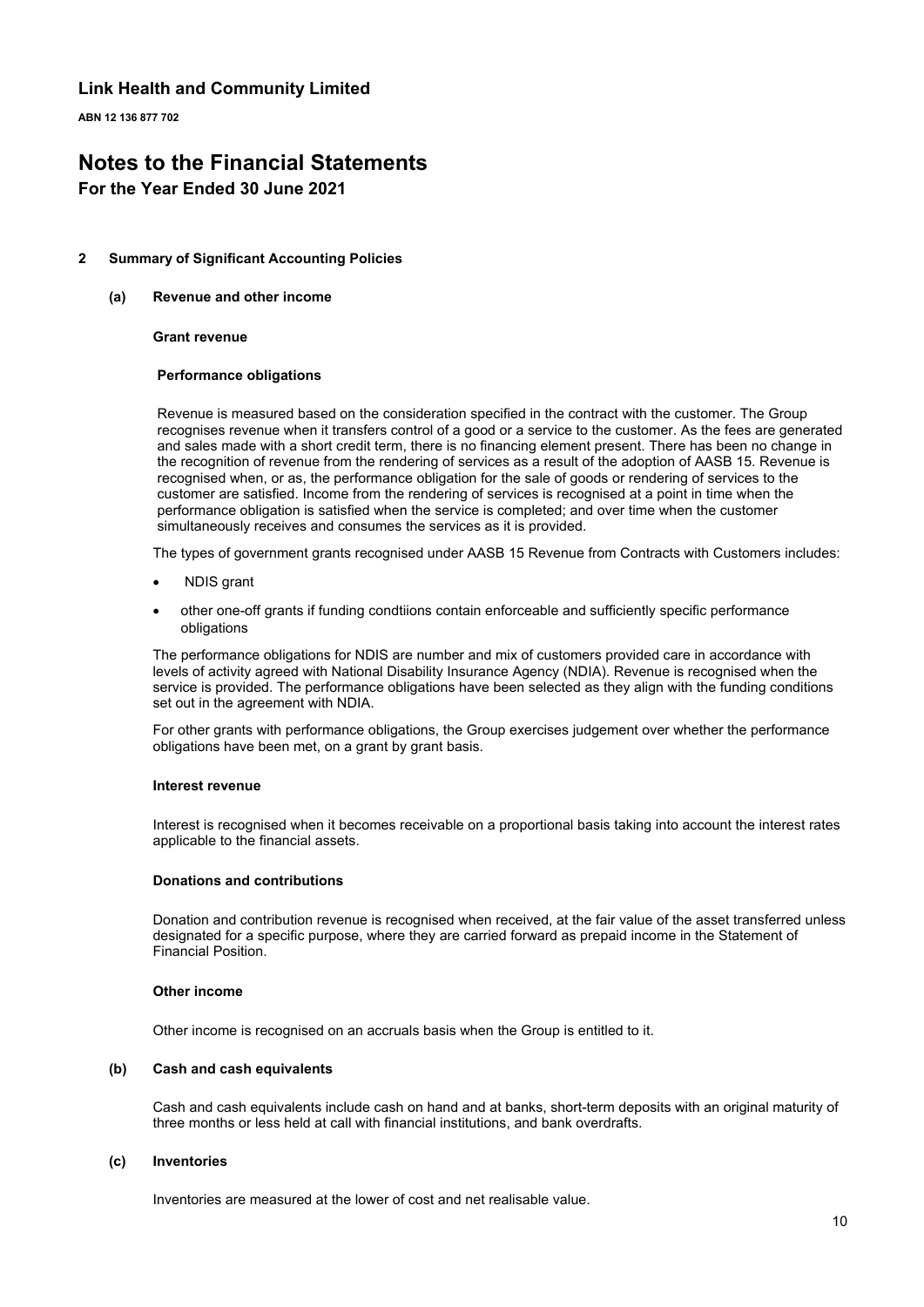**ABN 12 136 877 702**

# **Notes to the Financial Statements**

### **For the Year Ended 30 June 2021**

#### **2 Summary of Significant Accounting Policies**

#### **(d) Financial instruments**

Financial instruments are recognised initially on the date that the Group becomes party to the contractual provisions of the instrument.

On initial recognition, all financial instruments are measured at fair value plus transaction costs (except for instruments measured at fair value through profit or loss where transaction costs are expensed as incurred).

#### **Financial assets**

All recognised financial assets are subsequently measured in their entirety at either amortised cost or fair value, depending on the classification of the financial assets.

#### *Classification*

On initial recognition, the Group classifies its financial assets into the following category, those measured at:

amortised cost.

Financial assets are not reclassified subsequent to their initial recognition unless the Group changes its business model for managing financial assets.

#### *Amortised cost*

Assets measured at amortised cost are financial assets where:

- the business model is to hold assets to collect contractual cash flows; and
- the contractual terms give rise on specified dates to cash flows are solely payments of principal and interest on the principal amount outstanding.

The Group's financial assets measured at amortised cost comprise trade and other receivables and cash and cash equivalents in the statement of financial position.

Subsequent to initial recognition, these assets are carried at amortised cost using the effective interest rate method less provision for impairment.

Interest income, foreign exchange gains or losses and impairment are recognised in profit or loss. Gain or loss on derecognition is recognised in profit or loss.

#### *Impairment of financial assets*

Impairment of financial assets is recognised on an expected credit loss (ECL) basis for the following assets:

financial assets measured at amortised cost.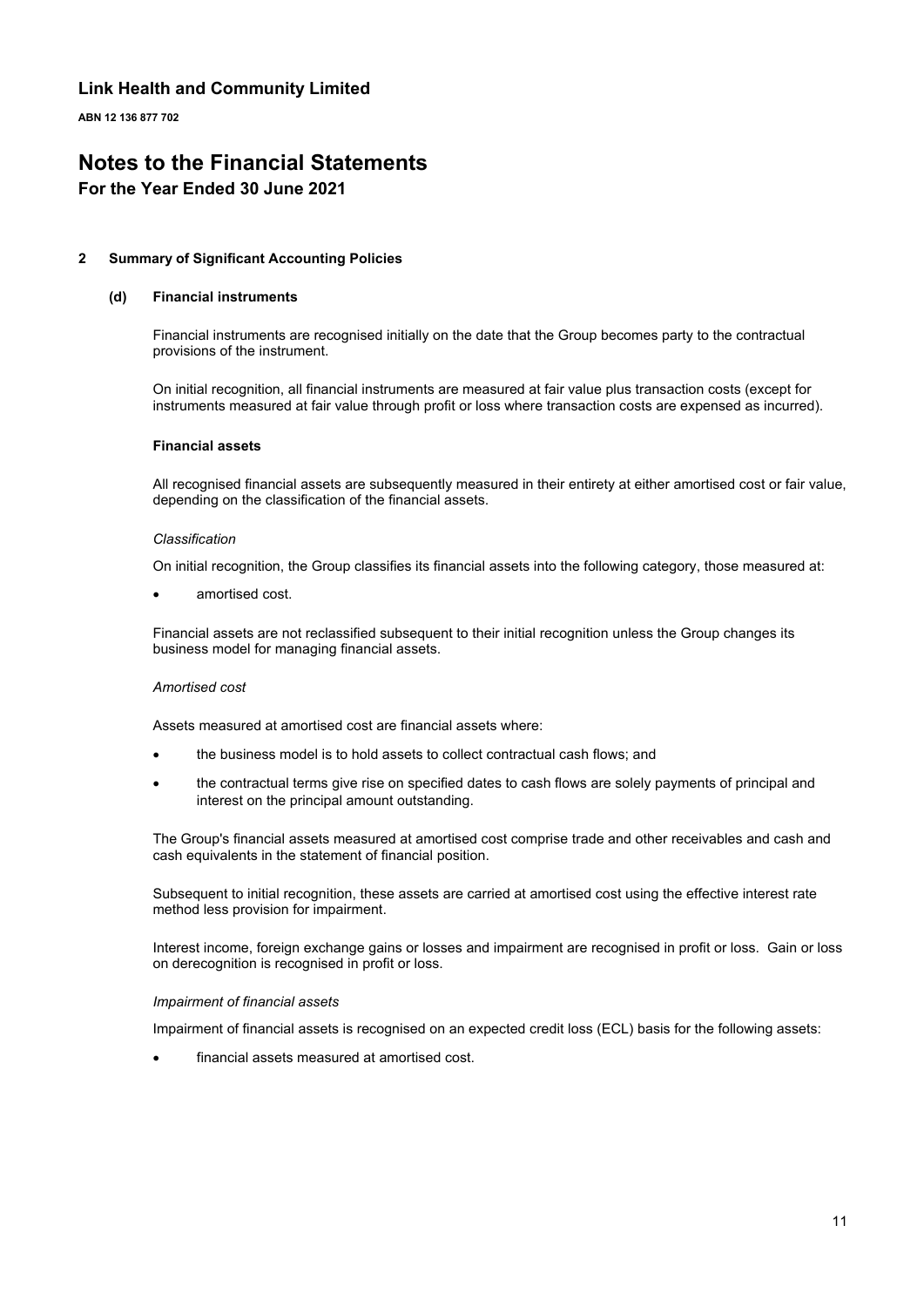**ABN 12 136 877 702**

# **Notes to the Financial Statements**

### **For the Year Ended 30 June 2021**

#### **2 Summary of Significant Accounting Policies**

#### **(d) Financial instruments**

#### **Financial assets**

When determining whether the credit risk of a financial assets has increased significantly since initial recognition and when estimating ECL, the Group considers reasonable and supportable information that is relevant and available without undue cost or effort. This includes both quantitative and qualitative information and analysis based on the Group's historical experience and informed credit assessment and including forward looking information.

The Group uses the presumption that an asset which is more than 30 days past due has seen a significant increase in credit risk.

The Group uses the presumption that a financial asset is in default when:

- the other party is unlikely to pay its credit obligations to the Group in full, without recourse to the Group to actions such as realising security (if any is held); or
- the financial assets is more than 90 days past due.

Credit losses are measured as the present value of the difference between the cash flows due to the Group in accordance with the contract and the cash flows expected to be received. This is applied using a probability weighted approach.

#### *Trade receivables and contract assets*

Impairment of trade receivables and contract assets have been determined using the simplified approach in AASB 9 which uses an estimation of lifetime expected credit losses. The Group has determined the probability of non-payment of the receivable and contract asset and multiplied this by the amount of the expected loss arising from default.

The amount of the impairment is recorded in a separate allowance account with the loss being recognised in finance expense. Once the receivable is determined to be uncollectable then the gross carrying amount is written off against the associated allowance.

Where the Group renegotiates the terms of trade receivables due from certain customers, the new expected cash flows are discounted at the original effective interest rate and any resulting difference to the carrying value is recognised in profit or loss.

#### *Other financial assets measured at amortised cost*

Impairment of other financial assets measured at amortised cost are determined using the expected credit loss model in AASB 9. On initial recognition of the asset, an estimate of the expected credit losses for the next 12 months is recognised. Where the asset has experienced significant increase in credit risk then the lifetime losses are estimated and recognised.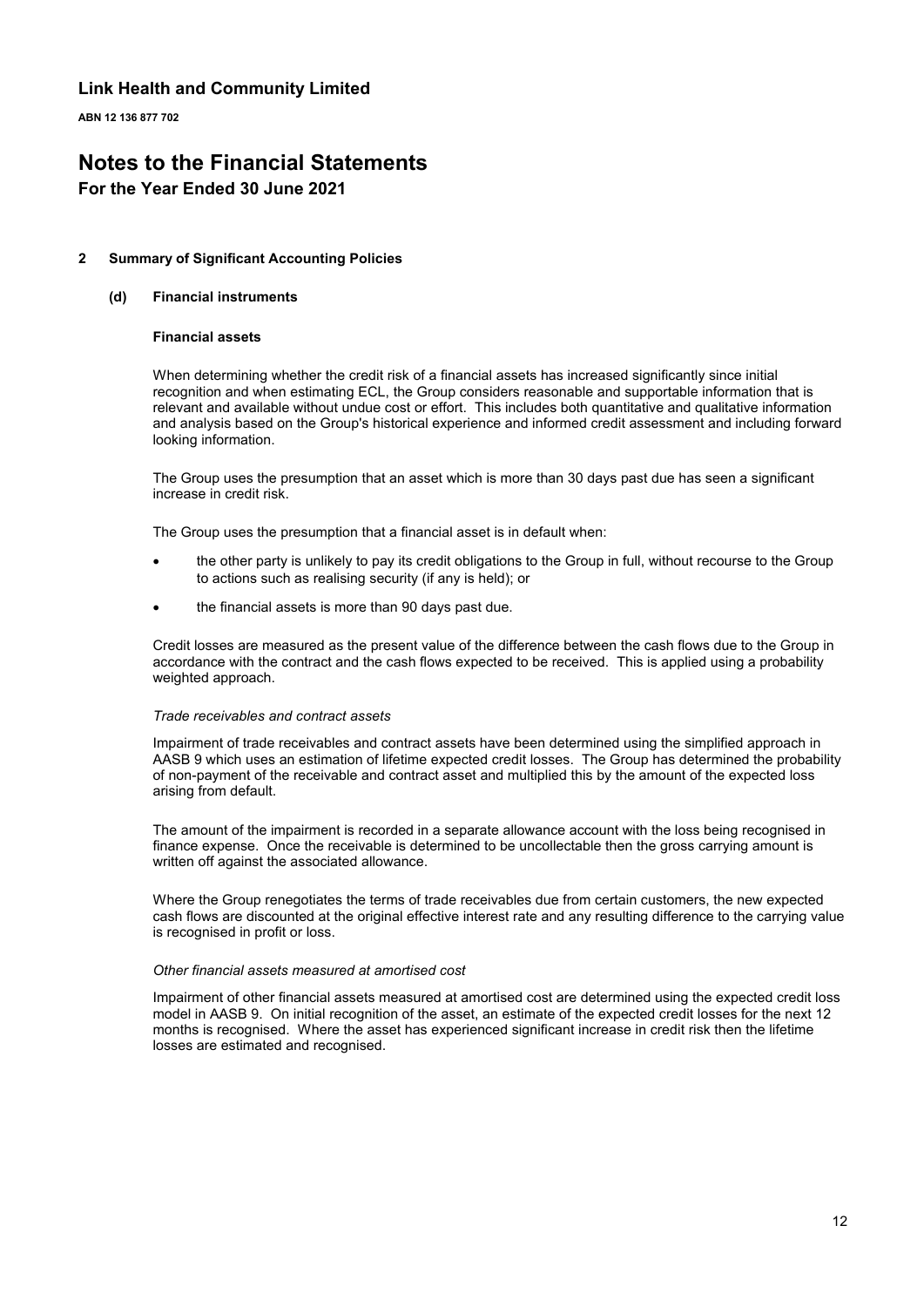**ABN 12 136 877 702**

# **Notes to the Financial Statements**

### **For the Year Ended 30 June 2021**

#### **2 Summary of Significant Accounting Policies**

#### **(d) Financial instruments**

#### **Financial liabilities**

The Group measures all financial liabilities initially at fair value less transaction costs, subsequently financial liabilities are measured at amortised cost using the effective interest rate method.

The financial liabilities of the Group comprise trade payables.

#### **(e) Property, plant and equipment**

Each class of property, plant and equipment is carried at cost or fair value less, where applicable, any accumulated depreciation and impairment.

Properties that are held for strategic purpose or to provide a social service and that generate cash inflows where the rental revenue is incidental to the purpose for holding the property, do not meet the definition of investment properties and are classified as properties in accordance with AASB 116.

#### **Land and buildings**

Land and buildings are measured using the cost model. Freehold land and buildings are initially recorded at cost. Where freehold land and buildings were acquired at no cost or for a nominal amount, cost is deemed to be the fair value as at the acquisition date.

Freehold land and buildings are subsequently measured at cost, less any subsequent accumulated depreciation and accumulated impairment losses. At each balance date, the carrying amount of each asset is reviewed for impairment losses at reporting date.

#### **Plant and equipment**

Plant and equipment are measured using the cost model. Where plant and equipment was acquired at no cost or for a nominal amount, cost is deemed to be the fair value as at the acquisition date.

#### **Depreciation**

Property, plant and equipment, excluding freehold land, is depreciated on a straight-line basis over the assets useful life to the Group, commencing when the asset is ready for use.

Leased assets and leasehold improvements are amortised over the shorter of either the unexpired period of the lease or their estimated useful life.

The depreciation rates used for each class of depreciable asset are shown below:

| <b>Fixed asset class</b>         | <b>Depreciation rate</b> |
|----------------------------------|--------------------------|
| Leasehold Land                   | Nil                      |
| <b>Plant and Equipment</b>       | 10-35%                   |
| Furniture, Fixtures and Fittings | 10%                      |
| <b>Motor Vehicles</b>            | 20-25%                   |
| <b>Computer Equipment</b>        | 20-33.3%                 |
| Clinical equipment               | 15-35%                   |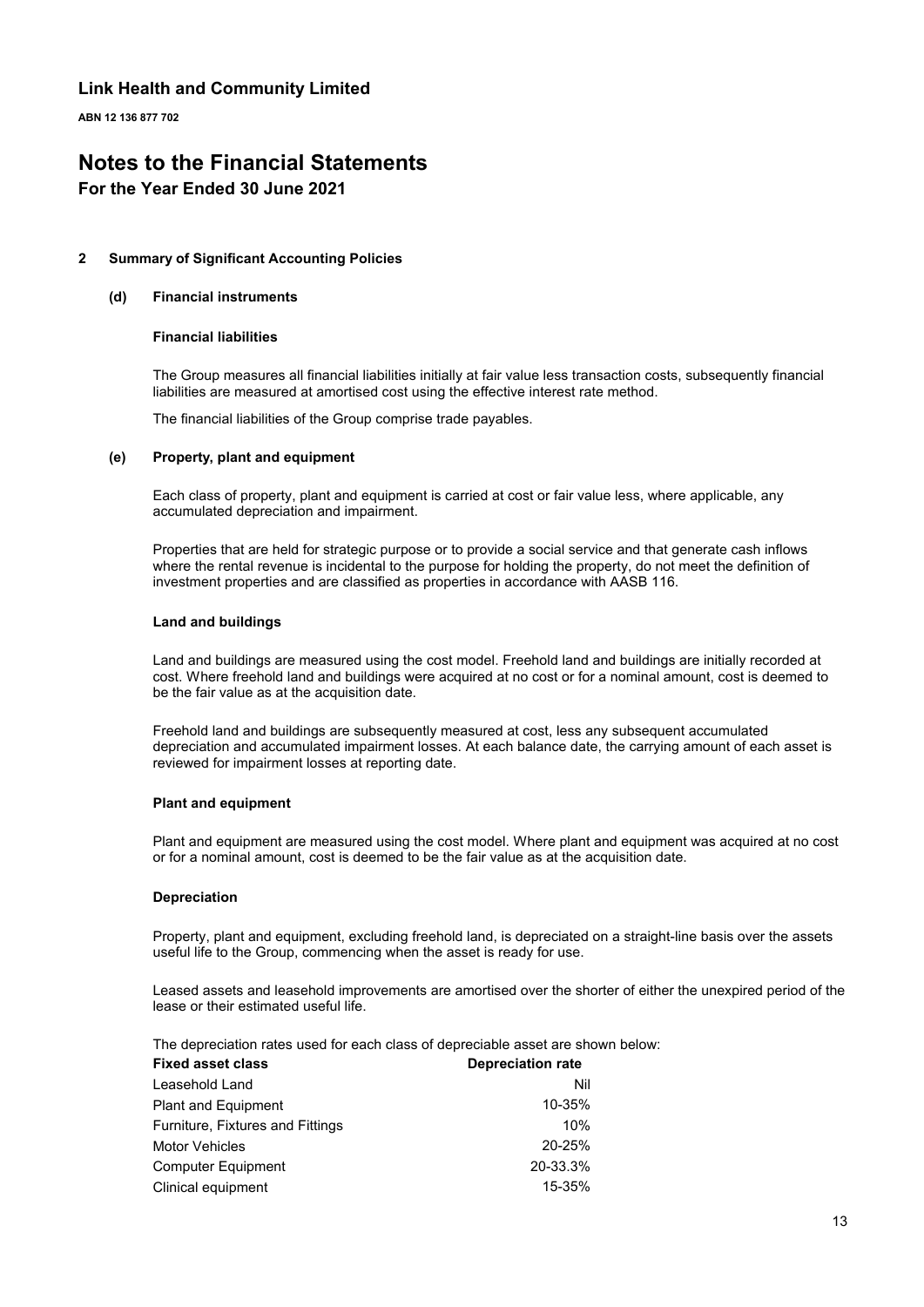**ABN 12 136 877 702**

# **Notes to the Financial Statements**

### **For the Year Ended 30 June 2021**

#### **2 Summary of Significant Accounting Policies**

#### **(e) Property, plant and equipment**

At the end of each annual reporting period, the depreciation method, useful life and residual value of each asset is reviewed. Any revisions are accounted for prospectively as a change in estimate. The depreciation rates are same as last year.

#### **(f) Impairment of non-financial assets**

At the end of each reporting period the Group determines whether there is any evidence of impairment for its non-financial assets.

Where an indicator exists and regardless for goodwill, indefinite life intangible assets and intangible assets not yet available for use, the recoverable amount of the asset is estimated.

Where the recoverable amount is less than the carrying amount, an impairment loss is recognised in profit or loss. The recoverable amount of an asset is defined as the higher of its fair value less costs to sell and value in use.

Where the future economic benefits of an asset are not primarily dependent on the asset's ability to generate net cash inflows and where the company would, if deprived of the asset, replace its remaining future economic benefits, the recoverable amount is assessed on the basis of the asset's depreciated replacement cost which is defined as the current replacement cost less accumulated depreciation calculated on the basis of such cost.

#### **(g) Provisions**

Provisions are recognised when the Group has a legal or constructive obligation, as a result of past events, for which it is probable that an outflow of economic benefits will result and that outflow can be reliably measured.

#### **(h) Employee benefits**

#### **Short-term employee benefit obligations**

Liabilities arising in respect of wages and salaries, annual leave and any other employee benefits (other than termination benefits) expected to be settled wholly before twelve months after the end of the annual reporting period are measured at the (undiscounted) amounts based on remuneration rates which are expected to be paid when the liability is settled. The expected cost of short-term employee benefits in the form of compensated absences such as annual leave and accumulated sick leave is recognised in the provision for employee benefits. All other short-term employee benefit obligations are presented as payables in the statement of financial position.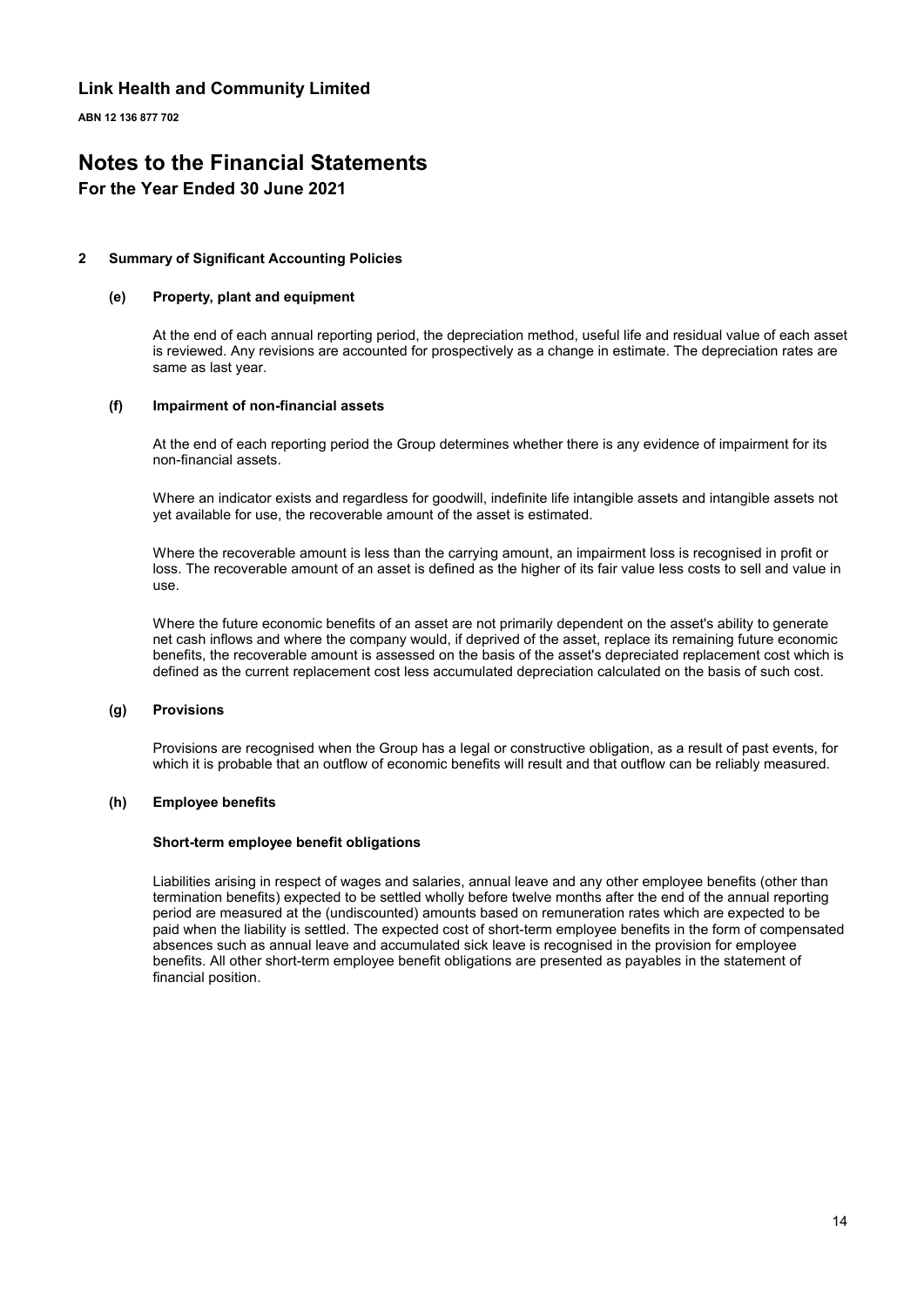**ABN 12 136 877 702**

# **Notes to the Financial Statements**

### **For the Year Ended 30 June 2021**

#### **2 Summary of Significant Accounting Policies**

#### **(h) Employee benefits**

#### **Long-term employee benefit obligations**

The provision for other long-term employee benefits, including obligations for long service leave and annual leave, which are not expected to be settled wholly before twelve months after the end of the reporting period, are measured at the present value of the estimated future cash outflow to be made in respect of the services provided by employees up to the reporting date. Expected future payments incorporate anticipated future wage and salary levels, durations of service and employee turnover, and are discounted at rates determined by reference to market yields at the end of the reporting period on high quality corporate bonds that are denominated in the currency in which the benefits will be paid, and that have terms approximating to the terms of the related obligation. For currencies in which there is no deep market in such high quality corporate bonds, the market yields (at the end of the reporting period) on government bonds denominated in that currency are used. Any remeasurements for changes in assumptions of obligations for other long- term employee benefits are recognised in profit or loss in the periods in which the change occurs.

Other long-term employee benefit obligations are presented as current liabilities in the statement of financial position if the entity does not have an unconditional right to defer settlement for at least twelve months after the reporting date, regardless of when the actual settlement is expected to occur. All other long-term employee benefit obligations are presented as non-current liabilities in the statement of financial position.

#### **(i) Goods and services tax (GST)**

Revenue, expenses and assets are recognised net of the amount of goods and services tax (GST), except where the amount of GST incurred is not recoverable from the Australian Taxation Office (ATO).

Receivables and payables are stated inclusive of GST.

Cash flows in the statement of cash flows are included on a gross basis and the GST component of cash flows arising from investing and financing activities which is recoverable from, or payable to, the taxation authority is classified as operating cash flows.

#### **(j) Basis for consolidation**

The consolidated financial statements include the financial position and performance of controlled entities from the date on which control is obtained until the date that control is lost.

Intragroup assets, liabilities, equity, income, expenses and cashflows relating to transactions between entities in the consolidated entity have been eliminated in full for the purpose of these financial statements.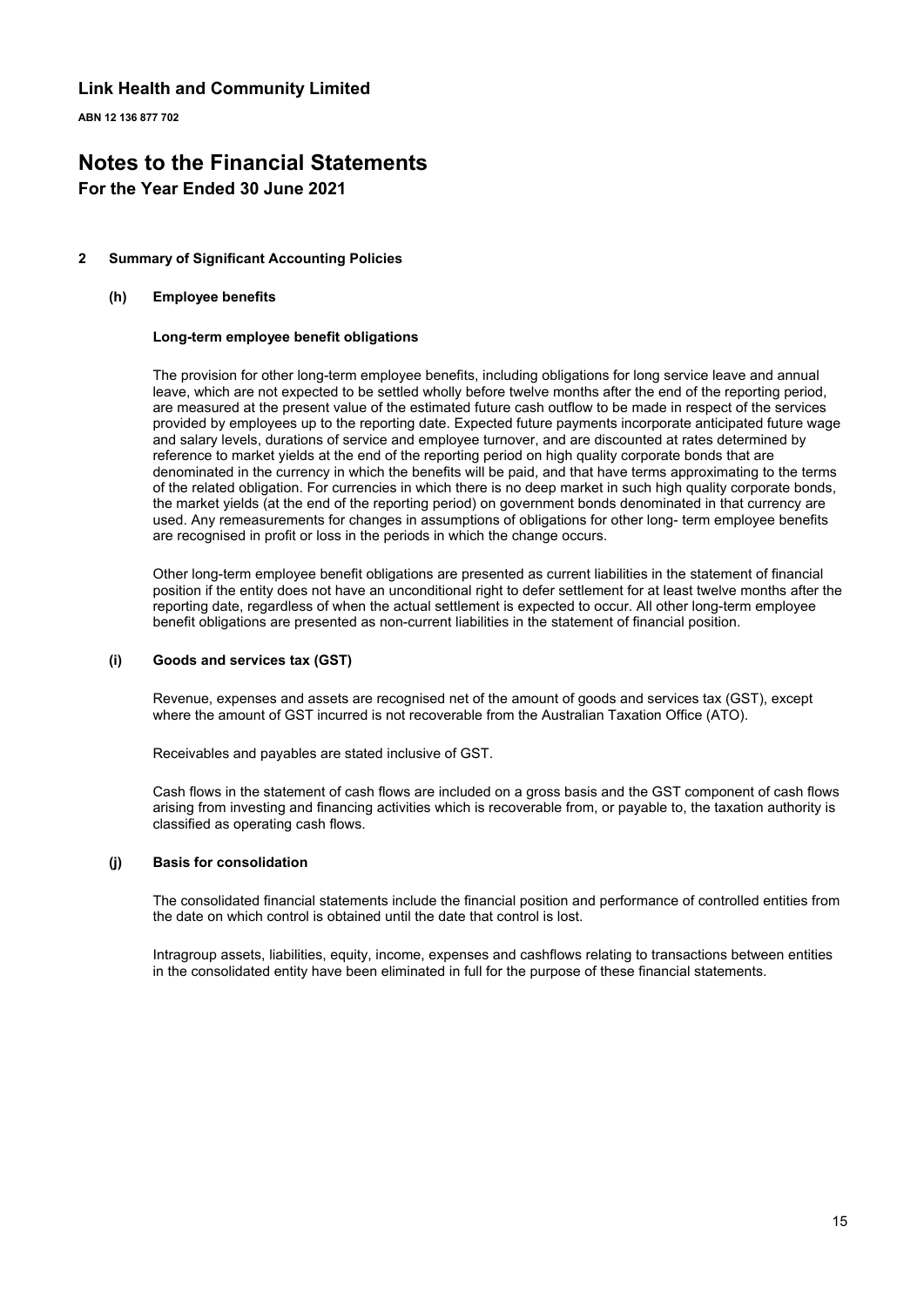**ABN 12 136 877 702**

# **Notes to the Financial Statements**

### **For the Year Ended 30 June 2021**

#### **2 Summary of Significant Accounting Policies**

#### **(j) Basis for consolidation**

Appropriate adjustments have been made to a controlled entity's financial position, performance and cash flows where the accounting policies used by that entity were different from those adopted by the consolidated entity. All controlled entities have a June financial year end.

A list of controlled entities is contained in Note 18 to the financial statements.

#### *Subsidiaries*

Subsidiaries are all entities (including structured entities) over which the parent has control. Control is established when the parent is exposed to, or has rights to variable returns from its involvement with the entity and has the ability to affect those returns through its power to direct the relevant activities of the entity.

#### **(k) Income Tax**

The Link Health and Community Limited is exempt from income tax under Division 50 of the *Income Tax Assessment Act 1997*.

#### **(l) Leases**

At inception of a contract, the Group assesses whether a lease exists - i.e. does the contract convey the right to control the use of an identified asset for a period of time in exchange for consideration.

This involves an assessment of whether:

- The contract involves the use of an identified asset this may be explicitly or implicitly identified within the agreement. If the supplier has a substantive substitution right then there is no identified asset.
- The Group has the right to obtain substantially all of the economic benefits from the use of the asset throughout the period of use.
- The Group has the right to direct the use of the asset i.e. decision making rights in relation to changing how and for what purpose the asset is used.

#### **Lessee accounting**

The non-lease components included in the lease agreement have been separated and are recognised as an expense as incurred.

At the lease commencement, the Group recognises a right-of-use asset and associated lease liability for the lease term. The lease term includes extension periods where the Group believes it is reasonably certain that the option will be exercised.

The right-of-use asset is measured using the cost model where cost on initial recognition comprises of the lease liability, initial direct costs, prepaid lease payments, estimated cost of removal and restoration less any lease incentives received.

The right-of-use asset is depreciated over the lease term on a straight line basis and assessed for impairment in accordance with the impairment of assets accounting policy.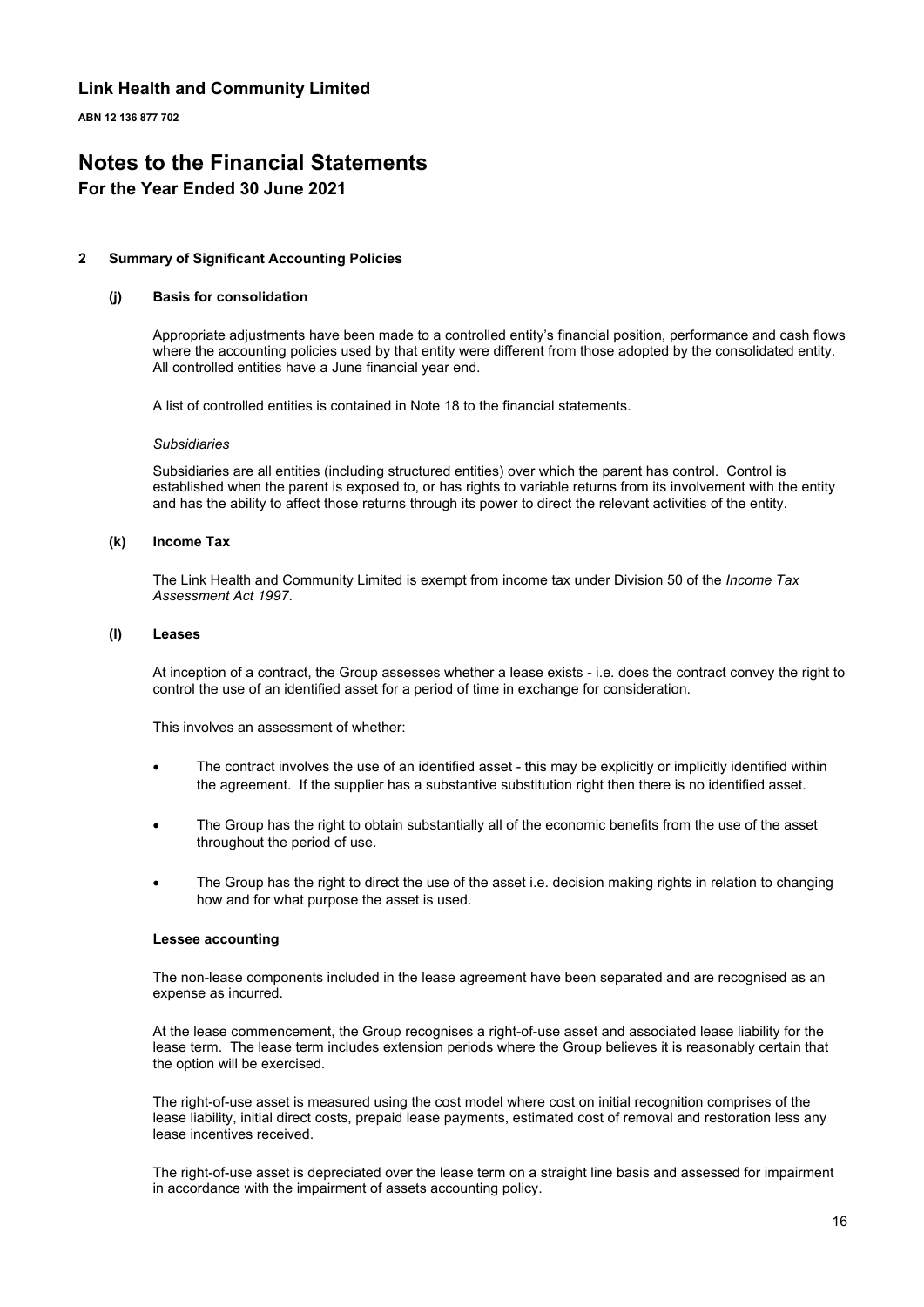**ABN 12 136 877 702**

# **Notes to the Financial Statements**

### **For the Year Ended 30 June 2021**

#### **2 Summary of Significant Accounting Policies**

#### **(l) Leases**

The lease liability is initially measured at the present value of the remaining lease payments at the commencement of the lease. The discount rate is the rate implicit in the lease, however where this cannot be readily determined then the Group's incremental borrowing rate is used.

Subsequent to initial recognition, the lease liability is measured at amortised cost using the effective interest rate method. The lease liability is remeasured whether there is a lease modification, change in estimate of the lease term or index upon which the lease payments are based (e.g. CPI) or a change in the Group's assessment of lease term.

Where the lease liability is remeasured, the right-of-use asset is adjusted to reflect the remeasurement or is recorded in profit or loss if the carrying amount of the right-of-use asset has been reduced to zero.

#### *Exceptions to lease accounting*

The Group has elected to apply the exceptions to lease accounting for both short-term leases (i.e. leases with a term of less than or equal to 12 months) and leases of low-value assets. The Group recognises the payments associated with these leases as an expense on a straight-line basis over the lease term.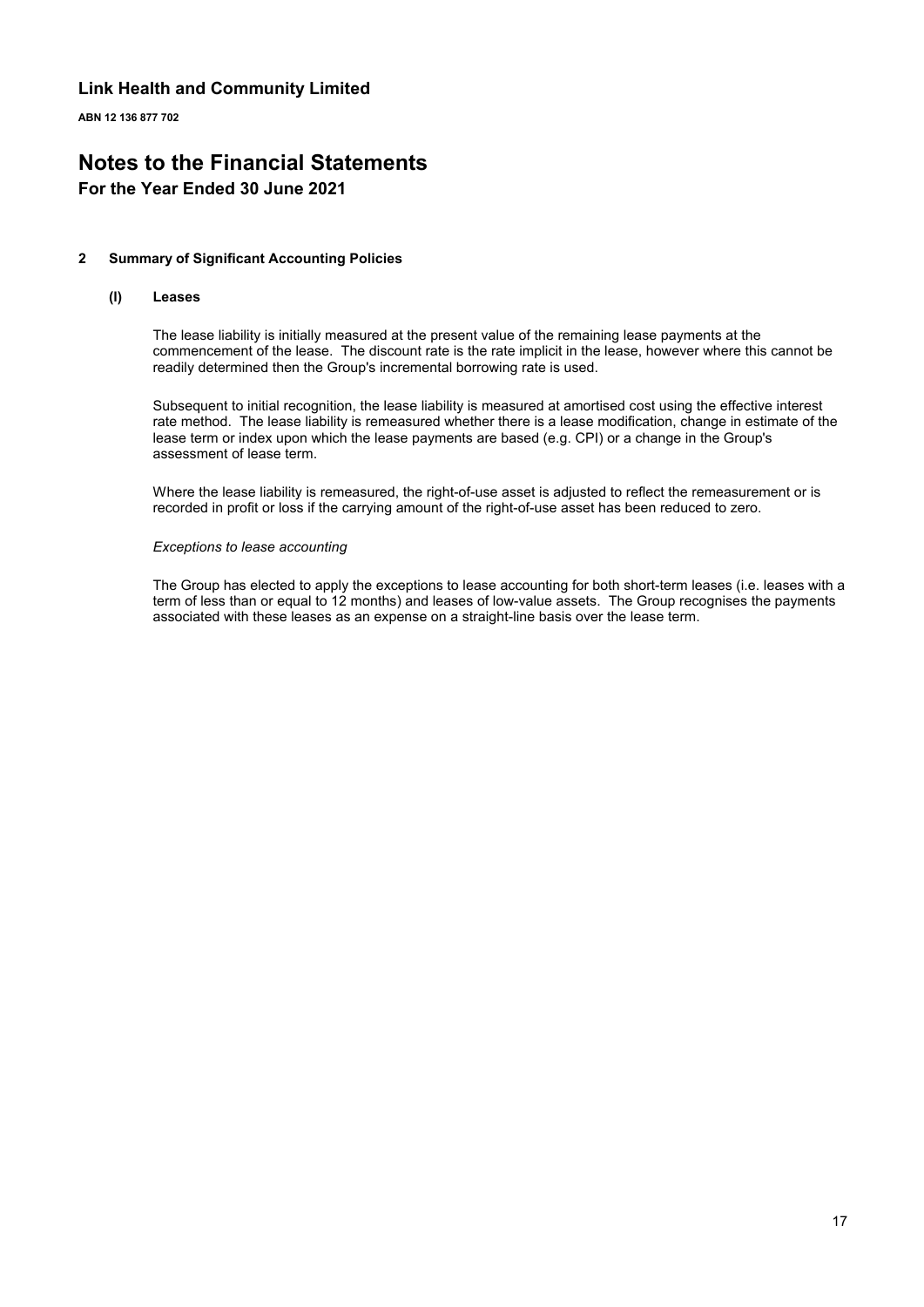**ABN 12 136 877 702**

# **Notes to the Financial Statements**

**For the Year Ended 30 June 2021**

**3 Revenue and Other Income**

|   |                                                                   | 2021       | 2020              |
|---|-------------------------------------------------------------------|------------|-------------------|
|   |                                                                   | \$         | \$                |
|   | <b>Revenue and income</b>                                         |            |                   |
|   | - Grants                                                          | 1,639,490  | 21,860,257        |
|   | - Client fees                                                     |            | 1,546,515         |
|   | - Program charges                                                 |            | 40,948            |
|   | <b>Revenue and income</b>                                         | 1,639,490  | 23,447,720        |
|   | <b>Other Income</b>                                               |            |                   |
|   | - Interest income                                                 | 35,166     | 86,833            |
|   | - Other revenue                                                   | 340,614    | 1,014,008         |
|   |                                                                   | 375,780    | 1,100,841         |
|   | Total revenue and other income                                    | 2,015,270  | 24,548,561        |
| 4 | <b>Result for the Year</b>                                        |            |                   |
|   |                                                                   |            |                   |
|   | The result for the year includes the following specific expenses: | 2021       | 2020              |
|   |                                                                   | \$         | \$                |
|   | <b>Finance costs</b>                                              |            |                   |
|   | - Bank charges                                                    | 4,665      | 13,530            |
|   | - Interest expense on lease liability                             |            | 40,266            |
|   | <b>Total finance costs</b>                                        | 4,665      | 53,796            |
|   | <b>Depreciation and amortisation</b>                              |            |                   |
|   | Depreciation                                                      |            |                   |
|   | - Buildings                                                       |            | 79,121            |
|   | - Plant and equipment                                             |            | 20,652            |
|   | - Furniture, fixtures and fittings                                |            | 29,177            |
|   | - Motor vehicles                                                  |            | 176,327           |
|   | - Computer equipment                                              |            | 185,361           |
|   | - Leasehold improvements                                          |            | 69,589            |
|   | - Clinical equipment<br>- Right-of-use assets                     |            | 39,274<br>628,625 |
|   |                                                                   |            |                   |
|   | <b>Total depreciation and amortisation</b>                        |            | 1,228,126         |
|   | Net loss on disposal of property, plant and equipment             | (589, 850) | 41,077            |
|   | Impairment of receivables:                                        |            |                   |
|   | - Bad debts written off                                           | 94,649     | 5,809             |
|   | Short-term and/or low value leases:                               |            |                   |
|   | - Minimum lease payments                                          |            | 355,295           |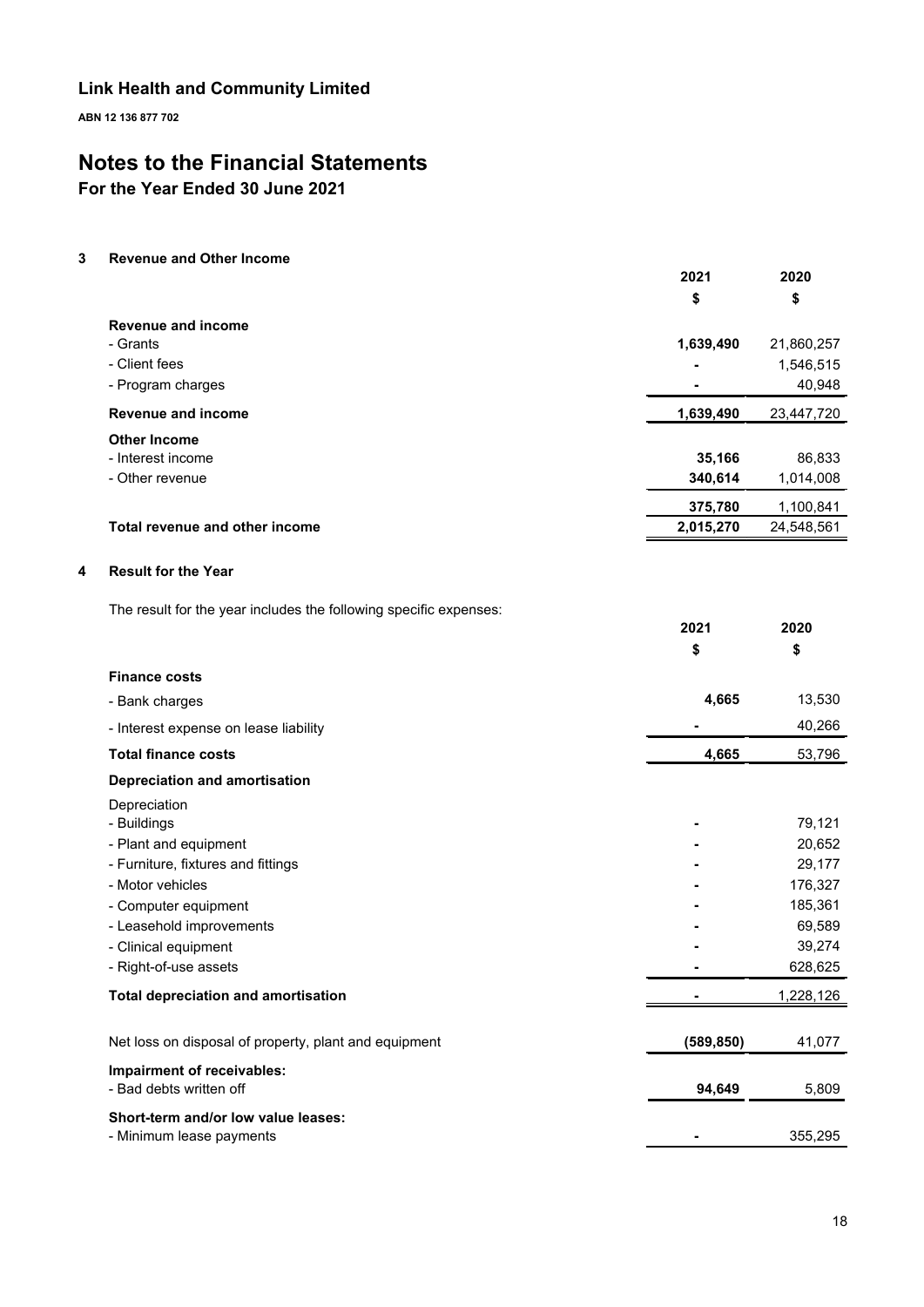**ABN 12 136 877 702**

# **Notes to the Financial Statements**

**For the Year Ended 30 June 2021**

#### **5 Cash and Cash Equivalents**

|                                 |             | 2021                     | 2020<br>\$ |
|---------------------------------|-------------|--------------------------|------------|
|                                 | <b>Note</b> | S                        |            |
| Cash on hand                    |             |                          | 1.020      |
| Cash at bank                    |             | 1,614,060                | 381,500    |
| Short-term deposits             |             | $\overline{\phantom{0}}$ | 2,772,723  |
| Other cash and cash equivalents |             |                          | 9.110      |
| Total cash and cash equivalents | 5(a)        | 1,614,060                | 3,164,353  |

#### **(a) Reconciliation of cash**

Cash and cash equivalents reported in the statement of cash flows are reconciled to the equivalent items in the statement of financial position as follows: Cash and cash equivalents 5 **1,614,060** 3,164,353

|    | Gash and cash cydivalchis              | ັ    | טטט, דו ט, ו | 0, 107, 000 |
|----|----------------------------------------|------|--------------|-------------|
|    | Balance as per statement of cash flows |      | 1,614,060    | 3,164,353   |
|    |                                        |      |              |             |
| 6. | <b>Trade and Other Receivables</b>     |      | 2021         | 2020        |
|    |                                        |      | \$           | \$          |
|    | <b>CURRENT</b>                         |      |              |             |
|    | Trade receivables                      |      | ٠            | 62,879      |
|    | Loss allowance                         | 6(a) | ٠            | (2,799)     |
|    | Total trade and other receivables      |      |              | 60.080      |

#### **(a) Impairment of receivables**

| Reconciliation of changes in the provision for impairment of receivables is as follows: |         |                 |
|-----------------------------------------------------------------------------------------|---------|-----------------|
| Balance at beginning of the year                                                        | 2.799   | $\qquad \qquad$ |
| Additional impairment loss recognised                                                   |         | 2.799           |
| Reversal of impairment                                                                  | (2,799) | -               |
| Balance at end of the year                                                              |         | 2.799           |

All of the above trade and other receivables are categorised as financial assets at amortised cost as discussed in Note 2(d).

The carrying value of trade receivables is considered a reasonable approximation of fair value due to the short-term nature of the balances.

The maximum exposure to credit risk at the reporting date is the fair value of each class of receivable in the financial statements.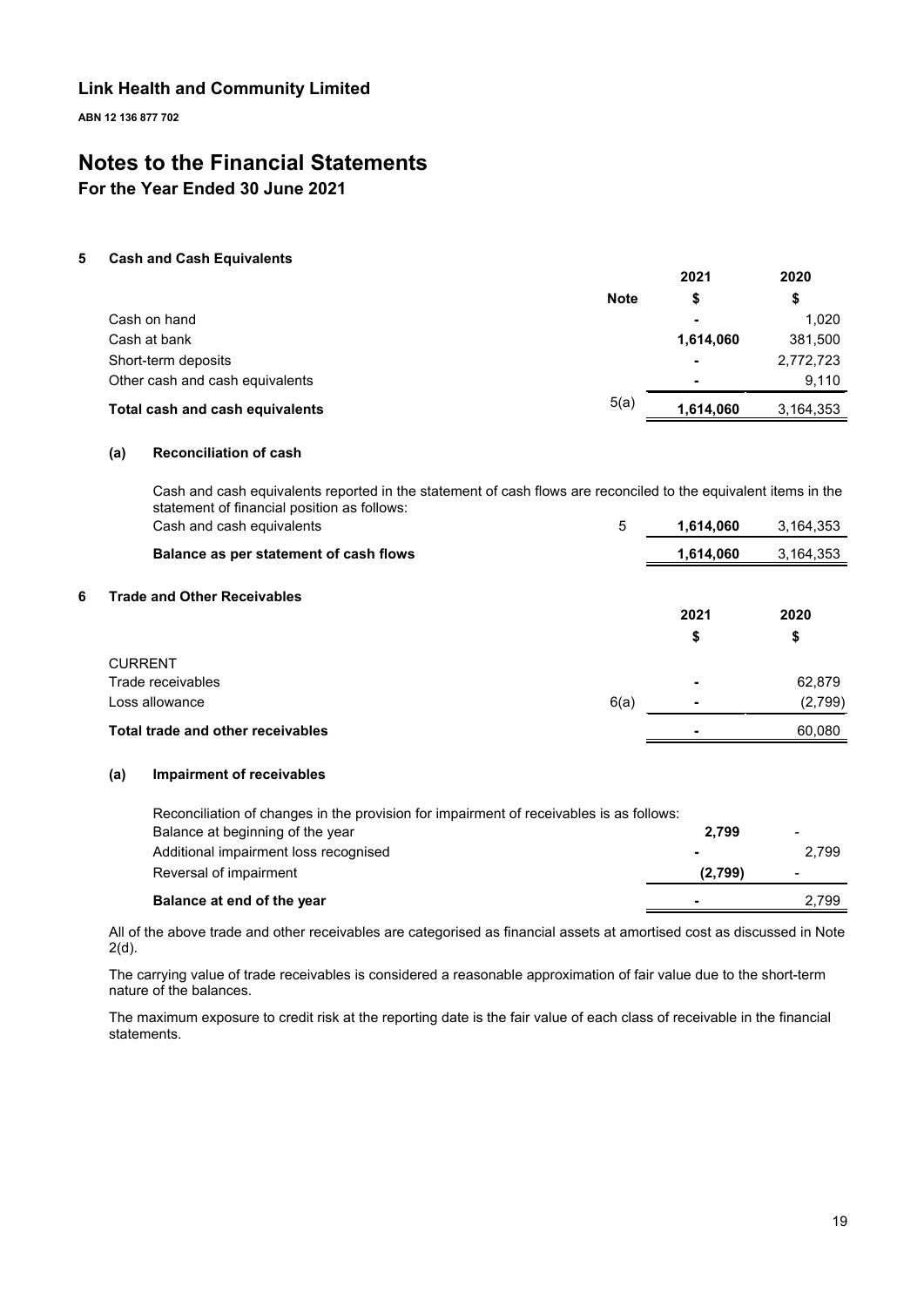**ABN 12 136 877 702**

# **Notes to the Financial Statements**

# **For the Year Ended 30 June 2021**

**7 Inventories**

|   |                                      | 2021 | 2020      |
|---|--------------------------------------|------|-----------|
|   |                                      | \$   | \$        |
|   | <b>CURRENT</b>                       |      |           |
|   | At cost:                             |      |           |
|   | Finished goods                       |      | 108,547   |
|   | <b>Total current inventories</b>     |      | 108,547   |
| 8 | <b>Other Financial Assets</b>        |      |           |
|   |                                      | 2021 | 2020      |
|   |                                      | \$   | \$        |
|   | <b>CURRENT</b>                       |      |           |
|   | Financial assets at amortised cost   |      |           |
|   | Term deposit                         |      | 2,000,000 |
|   | <b>Total other financial assets</b>  |      | 2,000,000 |
| 9 | <b>Contract Assets</b>               |      |           |
|   |                                      | 2021 | 2020      |
|   |                                      | \$   | \$        |
|   | <b>CURRENT</b>                       |      |           |
|   | Accrued revenue                      |      | 461,333   |
|   | <b>Total current contract assets</b> |      | 461,333   |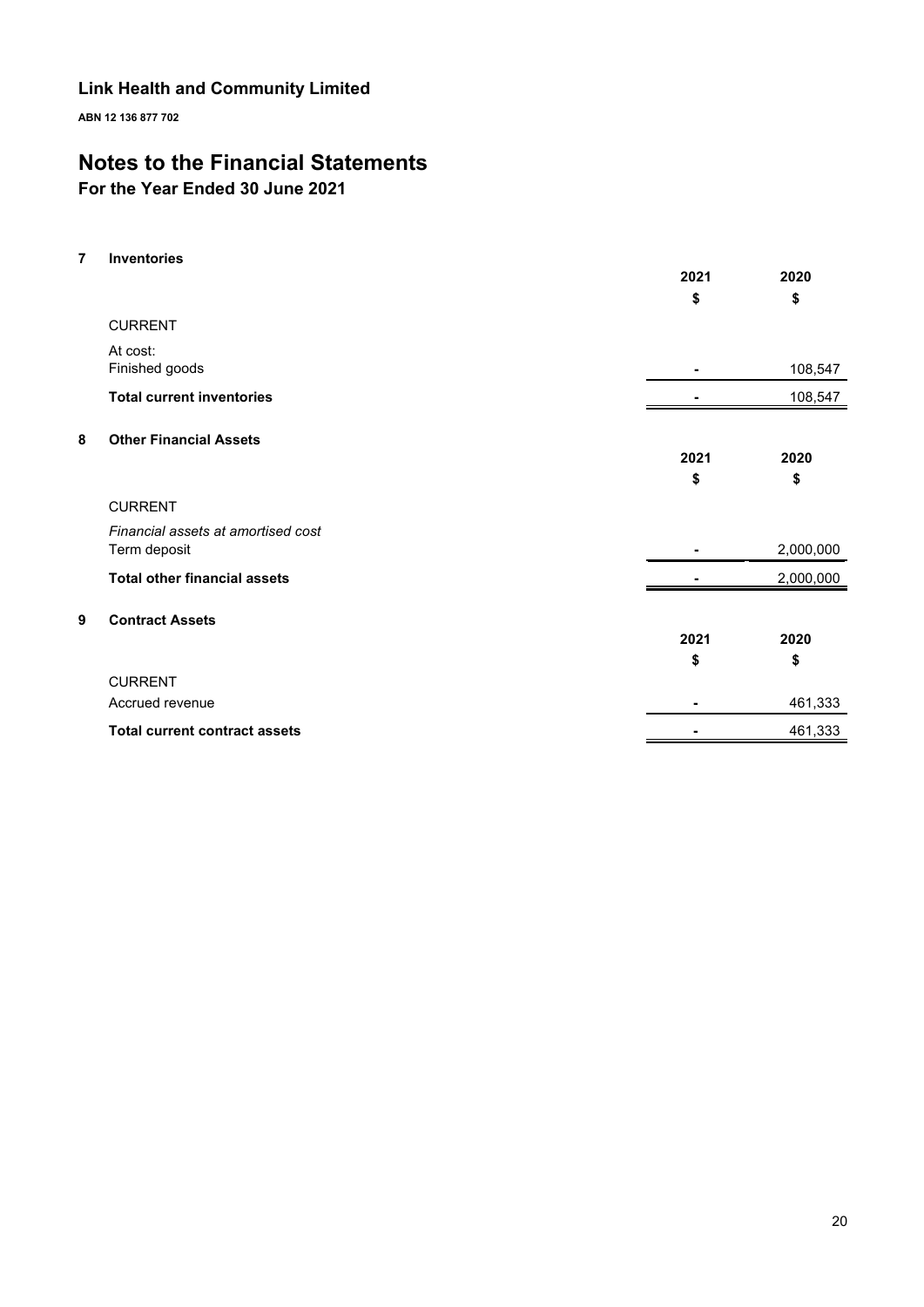**ABN 12 136 877 702**

# **Notes to the Financial Statements**

**For the Year Ended 30 June 2021**

### **10 Property, plant and equipment**

|                                             | 2021           | 2020        |
|---------------------------------------------|----------------|-------------|
|                                             | \$             | \$          |
| Land and Buildings*                         |                |             |
| At cost                                     |                | 8,576,004   |
| Accumulated depreciation                    |                | (317, 430)  |
| Accumulated impairment loss                 |                | (1,002,884) |
| <b>Total land and buildings</b>             | $\blacksquare$ | 7,255,690   |
| <b>Capital works in progress</b><br>At cost |                | 122,357     |
| Total capital works in progress             |                | 122,357     |
| <b>Plant and equipment</b>                  |                |             |
| At cost                                     |                | 549,863     |
| Accumulated depreciation                    |                | (470, 849)  |
| <b>Total plant and equipment</b>            |                | 79,014      |
| Furniture, fixtures and fittings            |                |             |
| At cost                                     |                | 519,581     |
| Accumulated depreciation                    |                | (408, 401)  |
| Total furniture, fixtures and fittings      | $\blacksquare$ | 111,180     |
| <b>Motor vehicles</b>                       |                |             |
| At cost                                     |                | 1,327,368   |
| Accumulated depreciation                    |                | (831, 055)  |
| <b>Total motor vehicles</b>                 |                | 496,313     |
| <b>Computer equipment</b>                   |                |             |
| At cost                                     |                | 1,128,552   |
| Accumulated depreciation                    |                | (989,008)   |
| <b>Total computer equipment</b>             |                | 139,544     |
| <b>Leasehold Improvements</b>               |                |             |
| At cost                                     |                | 304,252     |
| Accumulated amortisation                    |                | (206, 348)  |
| <b>Total leasehold improvements</b>         | $\blacksquare$ | 97,904      |
| <b>Clinical equipment</b>                   |                |             |
| At cost                                     |                | 752,854     |
| Accumulated depreciation                    |                | (589, 856)  |
| <b>Total clinical equipment</b>             |                | 162,998     |
| Total property, plant and equipment         | $\blacksquare$ | 8,465,000   |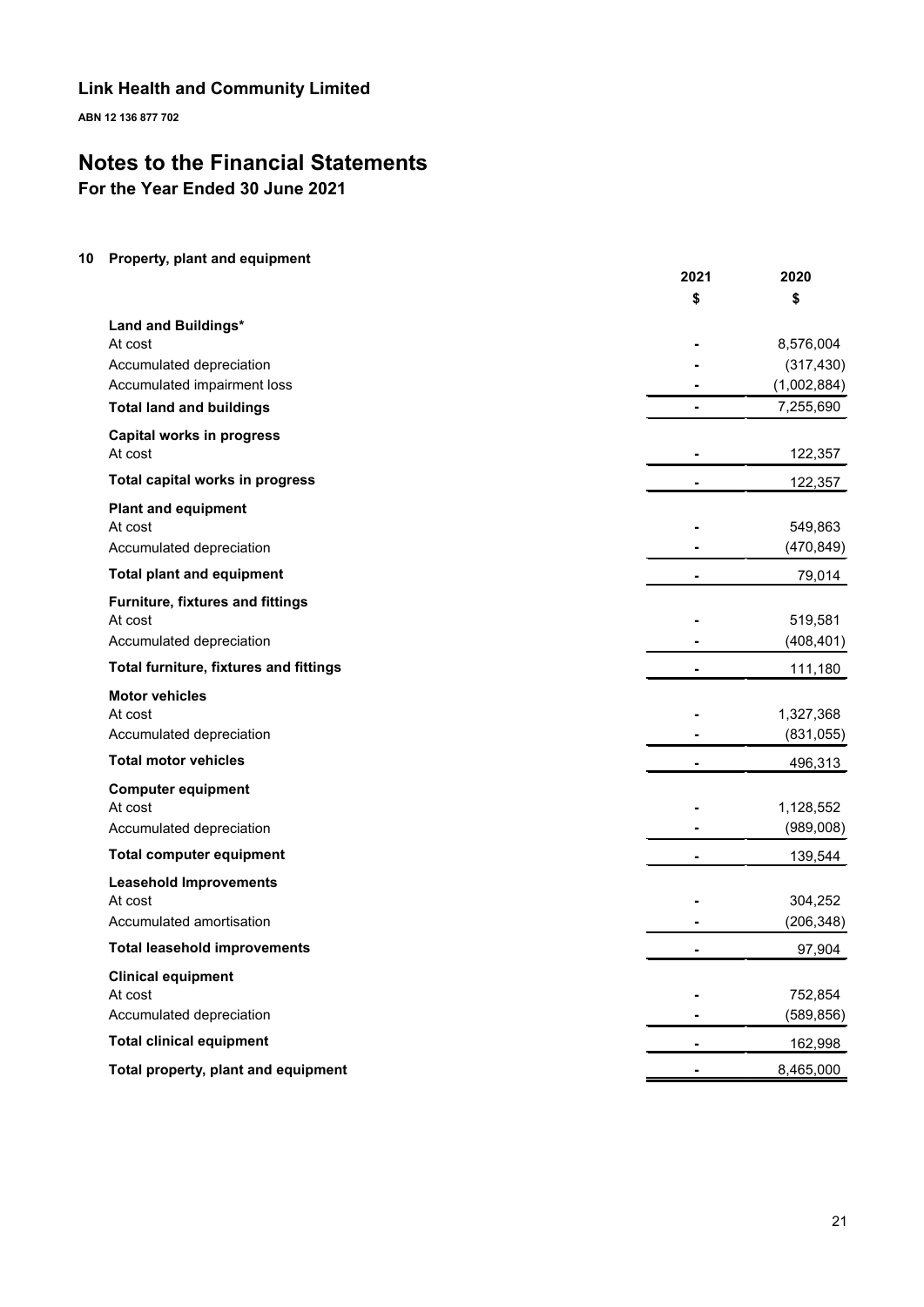**ABN 12 136 877 702**

# **Notes to the Financial Statements**

### **For the Year Ended 30 June 2021**

#### **11 Other Assets**

|    |                                                  | 2021<br>\$ | 2020<br>\$ |
|----|--------------------------------------------------|------------|------------|
|    | <b>CURRENT</b>                                   |            |            |
|    | Prepayments                                      |            | 7,563      |
|    | Other current assets                             |            | 59,806     |
|    | <b>Total current other assets</b>                |            | 67,369     |
| 12 | <b>Trade and Other Payables</b>                  |            |            |
|    |                                                  | 2021       | 2020       |
|    |                                                  | \$         | \$         |
|    | <b>CURRENT</b>                                   |            |            |
|    | Financial liabilities measured at amortised cost |            |            |
|    | Trade payables                                   |            | 157,525    |
|    | Accrued expenses                                 |            | 209,604    |
|    |                                                  |            | 367,129    |
|    | Other                                            |            |            |
|    | GST payable                                      |            | 442,064    |
|    |                                                  |            | 442,064    |
|    | Total trade and other payables                   |            | 809,193    |

The above liabilities are all unsecured.

Trade and other payables are unsecured, non-interest bearing and are normally settled within 30 days. The carrying value of trade and other payables is considered a reasonable approximation of fair value due to the short-term nature of the balances.

### **13 Contract Liabilities**

|                                           | 2021                     | 2020      |
|-------------------------------------------|--------------------------|-----------|
|                                           | \$                       | \$        |
| <b>CURRENT</b>                            |                          |           |
| Grants received in advance                | $\overline{\phantom{a}}$ | 4,379,635 |
| Other liabilities                         |                          | 36,976    |
| <b>Total current contract liabilities</b> |                          | 4,416,611 |
|                                           |                          |           |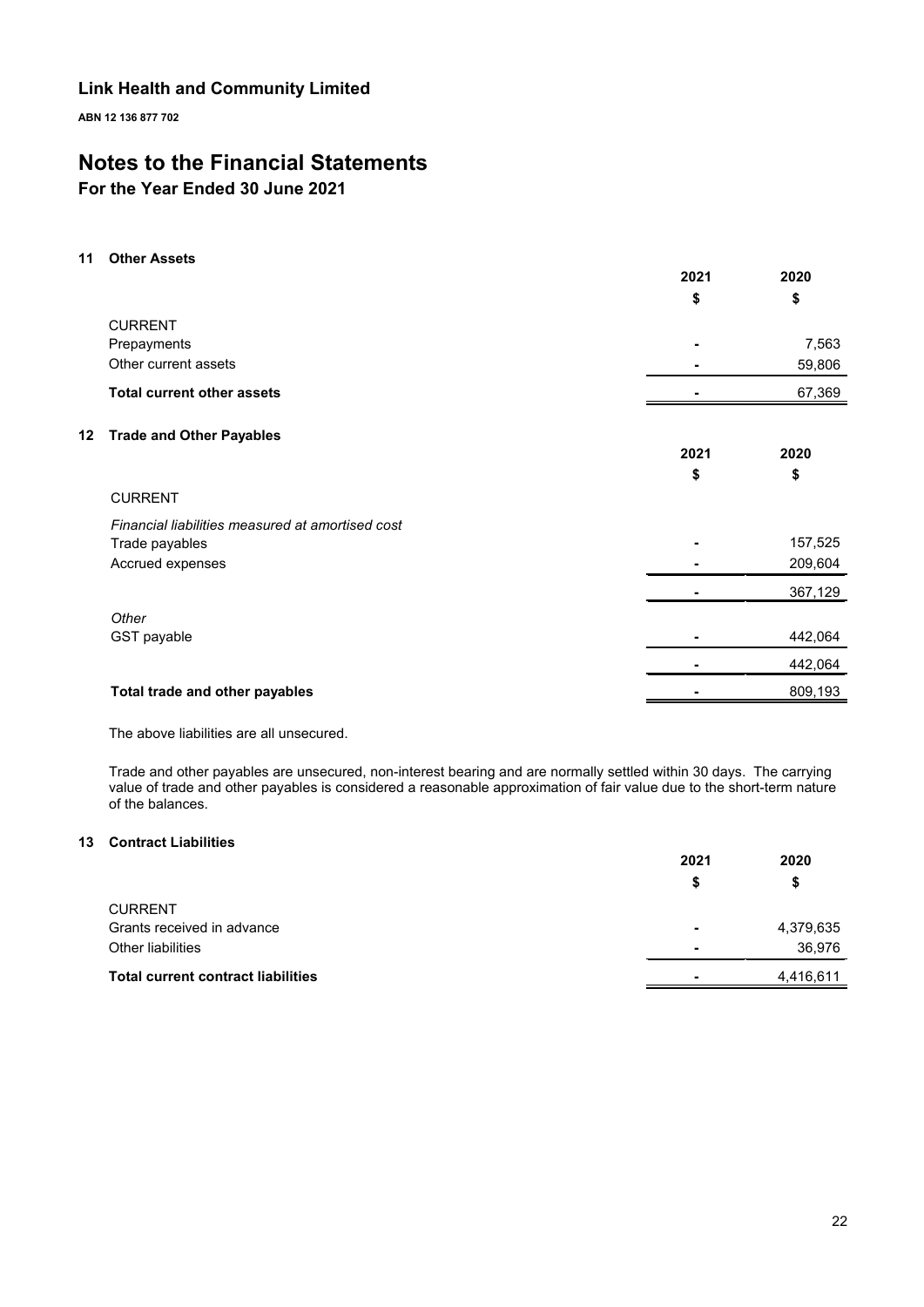**ABN 12 136 877 702**

# **Notes to the Financial Statements**

### **For the Year Ended 30 June 2021**

#### **14 Employee Benefits**

|                                                       | 2021<br>\$  | 2020<br>\$  |
|-------------------------------------------------------|-------------|-------------|
| <b>CURRENT</b>                                        |             |             |
| Provision for long service leave                      |             | 776,508     |
| Provision for annual leave                            |             | 1,128,091   |
| <b>Total current employee benefits</b>                |             | 1,904,599   |
| NON-CURRENT                                           |             |             |
| Provision for annual leave                            |             | 832,379     |
| Total non-current employee benefits                   |             | 832,379     |
| <b>Accumulated Surplus</b><br>15                      |             |             |
|                                                       | 2021        | 2020        |
|                                                       | \$          | \$          |
| Accumulated surplus at the beginning of the financial |             |             |
| year                                                  | 8,040,126   | 9,785,786   |
| Net surplus/(deficit)                                 | (6,426,066) | (1,745,660) |
| Retained earnings at end of the financial year        | 1,614,060   | 8,040,126   |

#### **16 Financial Risk Management**

The Group's financial instruments consist mainly of deposits with banks, short-term investments, and accounts receivable and payable.

The totals for each category of financial instruments, measured in accordance with AASB 9 as detailed in the accounting policies to these financial statements, are as follows:

|                                                  | 2021      | 2020      |
|--------------------------------------------------|-----------|-----------|
|                                                  | \$        | \$        |
| <b>Financial Assets</b>                          |           |           |
| Financial assets at amortised cost:              |           |           |
| 5<br>- Cash and cash equivalents                 | 1,614,060 | 3,164,353 |
| - Trade and other receivables<br>6               | -         | 60,080    |
| 8<br>- Term deposits                             |           | 2,000,000 |
| <b>Total financial assets</b>                    | 1,614,060 | 5,224,433 |
| <b>Financial Liabilities</b>                     |           |           |
| Financial liabilities measured at amortised cost |           |           |
| 12<br>- Trade and other payables                 |           | 367,129   |
| <b>Total financial liabilities</b>               |           | 367,129   |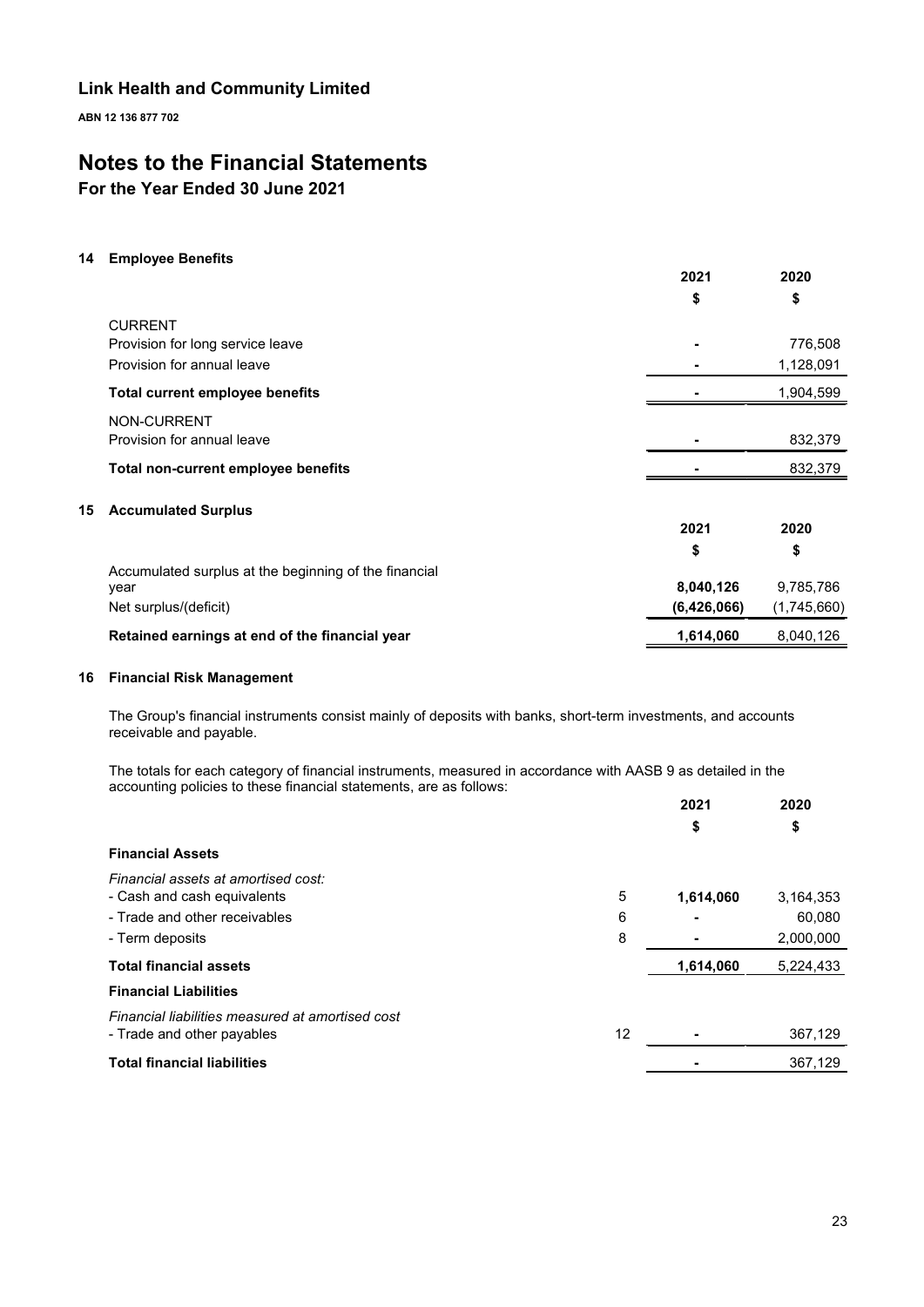**ABN 12 136 877 702**

# **Notes to the Financial Statements For the Year Ended 30 June 2021**

#### **17 Key Management Personnel Remuneration**

The Group's key management personnel consist of the directors and senior management.

The names of the directors in office at any time during the year are:

- Felicity Smith Shree Vijayan
- Sin Fong Chan Suzi Chen
- Anton Gaudry  **Gina Lyons**
- Mark Biggs  **Judith Walker**
- Stelvio Vido

Key management personnel remuneration included within employee expenses for the year is shown below:

|                                             | 2021 | 2020<br>S |
|---------------------------------------------|------|-----------|
|                                             | S    |           |
| Short-term employee benefits                |      | 943.067   |
| Long-term benefits                          |      | 10.079    |
| Post-employment benefits                    |      | 97.726    |
| Total key management personnel remuneration |      | 1,050,872 |

#### **18 Interests in Subsidiaries**

#### **Composition of the Group**

| Principal place of<br>business / Country of<br>Incorporation | Percentage<br>Owned $(\%)^*$<br>2021 | Percentage<br>Owned $(\%)^*$<br>2020 |
|--------------------------------------------------------------|--------------------------------------|--------------------------------------|
| Australia                                                    | 100                                  | 100                                  |
|                                                              |                                      |                                      |

\*The percentage of ownership interest held is equivalent to the percentage voting rights for all subsidiaries.

#### *Link Private Practice Pty Ltd*

Link Private Practice Pty Ltd was incorporated on 26 September 2017. The Company was wound up on 29 August 2021.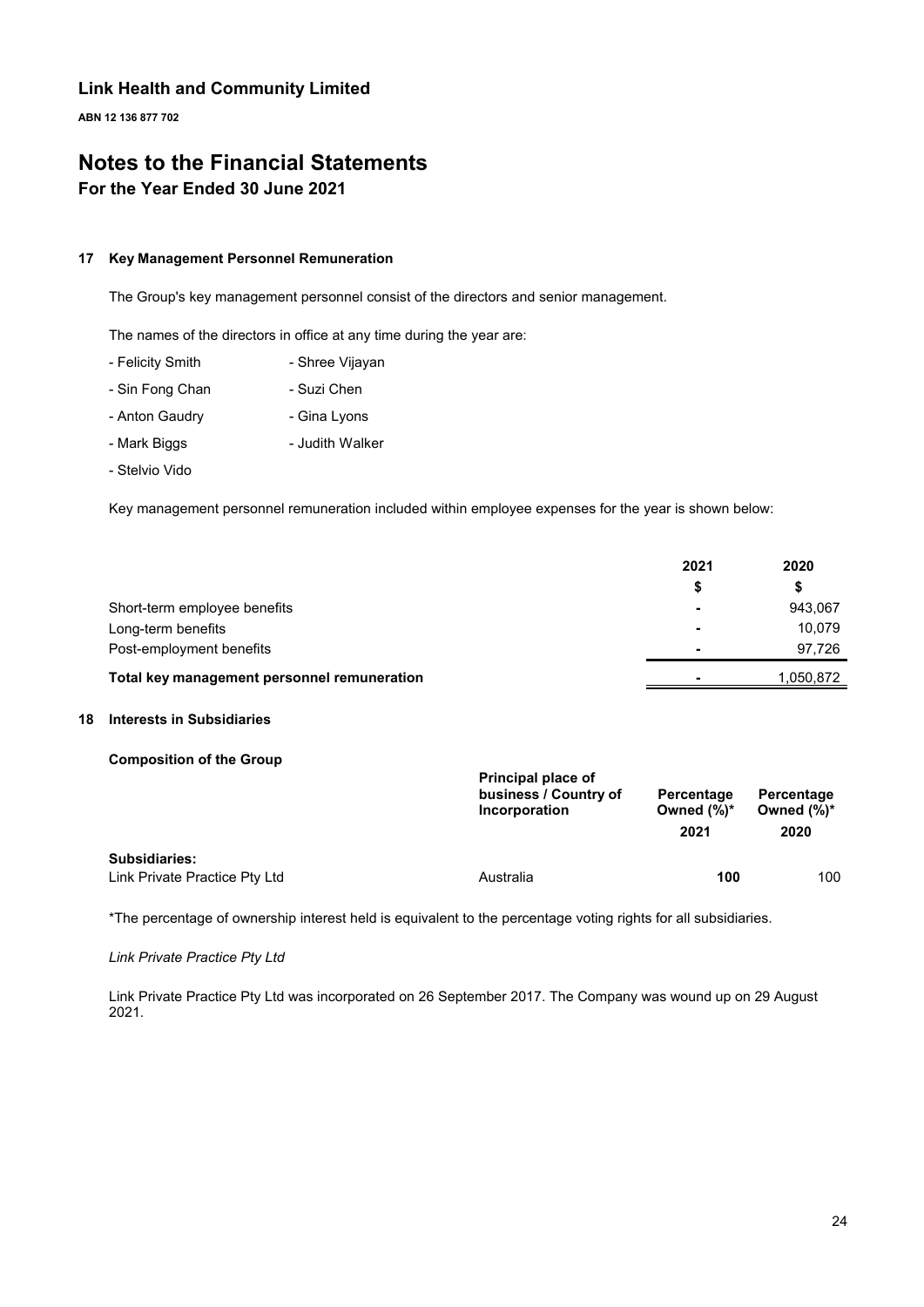**ABN 12 136 877 702**

# **Notes to the Financial Statements**

### **For the Year Ended 30 June 2021**

#### **19 Parent entity**

The following information has been extracted from the books and records of the parent, Link Health and Community Limited and has been prepared in accordance with Accounting Standards.

The financial information for the parent entity, Link Health and Community Limited has been prepared on the same basis as the financial statements except as disclosed below.

#### *Investments in subsidiaries, associates and joint ventures*

Investments in subsidiaries, associates and joint venture entities are accounted for at cost in the financial statements of the parent entity. Dividends received from associates are recognised in the parent entity profit or loss, rather than being deducted from the carrying amount of these investments.

**2021**

**2020**

|                                                                                                     | ZUZT<br>\$  | ZUZU<br>\$           |
|-----------------------------------------------------------------------------------------------------|-------------|----------------------|
| <b>Statement of Financial Position</b><br>Assets                                                    |             |                      |
| <b>Current assets</b>                                                                               | 1,614,060   | 7,298,720            |
| Non-current assets                                                                                  |             | 10,633,810           |
| <b>Total Assets</b>                                                                                 | 1,614,060   | 17,932,530           |
| Liabilities<br><b>Current liabilities</b><br>Non-current liabilities                                |             | 7,505,626<br>951,706 |
| <b>Total Liabilities</b>                                                                            |             | 8,457,332            |
| Equity<br>Retained earnings                                                                         |             | 9,475,198            |
| <b>Total Equity</b>                                                                                 |             | 9,475,198            |
| Statement of Profit or Loss and Other Comprehensive Income<br>Total surplus or deficit for the year | (7,861,137) | (904,908)            |
| <b>Total comprehensive income</b>                                                                   | (7,861,137) | (904,908)            |

#### **Contingent liabilities**

The parent entity did not have any contingent liabilities as at 30 June 2021 or 30 June 2020.

#### **20 Contingencies**

In the opinion of the Directors, the Link Health and Community Limited did not have any contingencies at 30 June 2021 (30 June 2020: None).

#### **21 Members' Guarantee**

The Link Health and Community Limited is incorporated under the *Corporations Act 2001* and is a Link Health and Community Limited limited by guarantee. If the Link Health and Community Limited is wound up, the constitution states that each member is required to contribute a maximum of \$NIL each towards meeting any outstandings and obligations of the Link Health and Community Limited. At 30 June 2021 the number of members was 120 (2020: 120).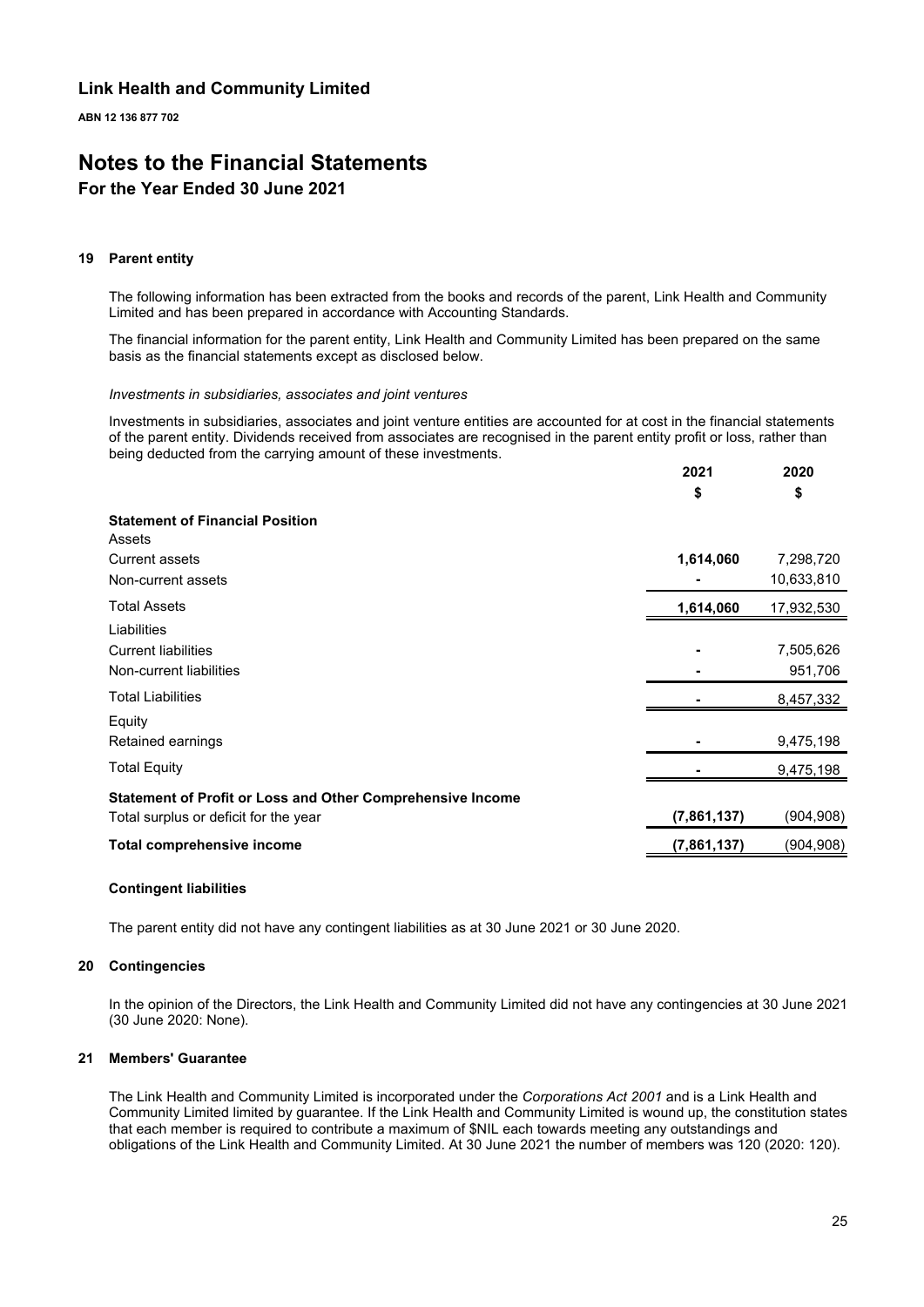**ABN 12 136 877 702**

# **Notes to the Financial Statements**

### **For the Year Ended 30 June 2021**

#### **22 Events after the end of the Reporting Period**

The financial report was authorised for issue on 29 November 2021 by the Board of Directors.

No matters or circumstances have arisen since the end of the financial year which significantly affected or may significantly affect the operations of the Group, the results of those operations or the state of affairs of the Group in future financial years.

#### **23 Group Details**

The registered office and principal place of business of the Group is: Link Health and Community Limited 2 Euneva Ave GLEN WAVERLY VIC 3150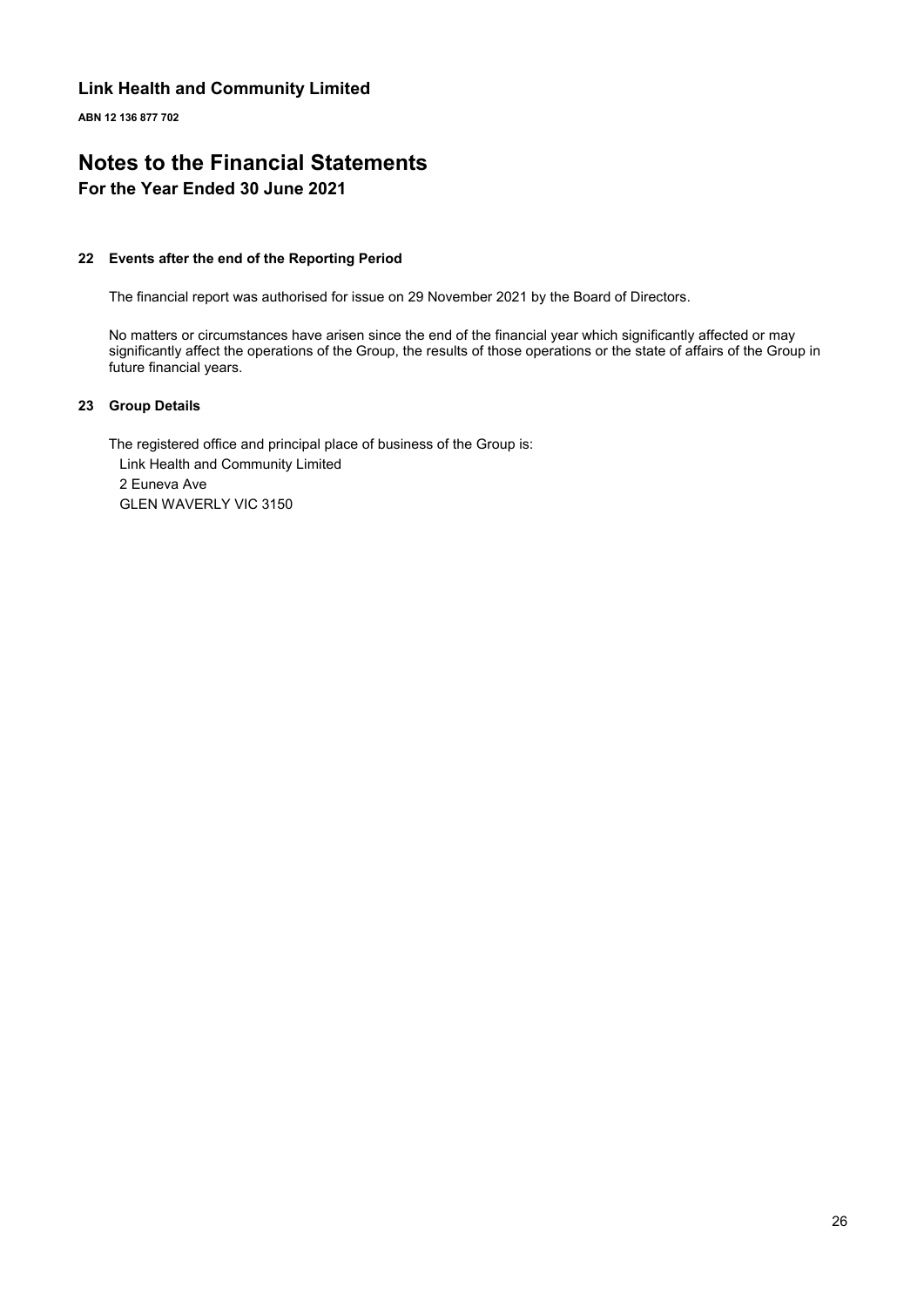

**Independent Auditor's Report to the Members of Link Health and Community Limited and its controlled entity**

#### **REPORT ON THE AUDIT OF THE FINANCIAL REPORT**

#### **Opinion**

We have audited the financial report of Link Health and Community Limited ("the Company") and its controlled entity (collectively referred to as "the Group"), which comprises the consolidated statement of financial position as at 30 June 2021, the consolidated statement of profit or loss and other comprehensive income, the consolidated statement of changes in equity and the consolidated statement of cash flows for the year then ended, and notes to the financial statements, including a summary of significant accounting policies, and the directors' declaration.

In our opinion, the accompanying financial report of the Group has been prepared in accordance with Division 60 of the *Australian Charities and Not-for-profits Commission Act 2012* including:

- (a) giving a true and fair view of the Group's financial position as at 30 June 2021 and of its financial performance for the year then ended; and
- (b) complying with Australian Accounting Standards Reduced Disclosure Requirements and Division 60 of the *Australian Charities and Not-for-profits Commission Regulation 2013.*

#### **Basis for Opinion**

We conducted our audit in accordance with Australian Auditing Standards. Our responsibilities under those standards are further described in the *Auditor's Responsibilities for the Audit of the Financial Report* section of our report. We are independent of the Entity and the Group in accordance with the auditor independence requirements of the Accounting Professional and Ethical Standards Board's APES 110 *Code of Ethics for Professional Accountants* ("the Code") that are relevant to our audit of the financial report in Australia. We have also fulfilled our other ethical responsibilities in accordance with the Code.

We believe that the audit evidence we have obtained is sufficient and appropriate to provide a basis for our opinion.

#### hlh com au

#### HLB Mann Judd (VIC Partnership) ABN 20 696 861 713

Level 9, 575 Bourke Street, Melbourne VIC 3000 | GPO Box 2850, Melbourne VIC 3001 T: +61 (0) 3 9606 3888 F: +61 (0) 3 9606 3800 E: mailbox@hlbvic.com.au Liability limited by a scheme approved under Professional Standards Legislation.

HLB Mann Judd (VIC Partnership) is a member of HLB International, the global advisory and accounting network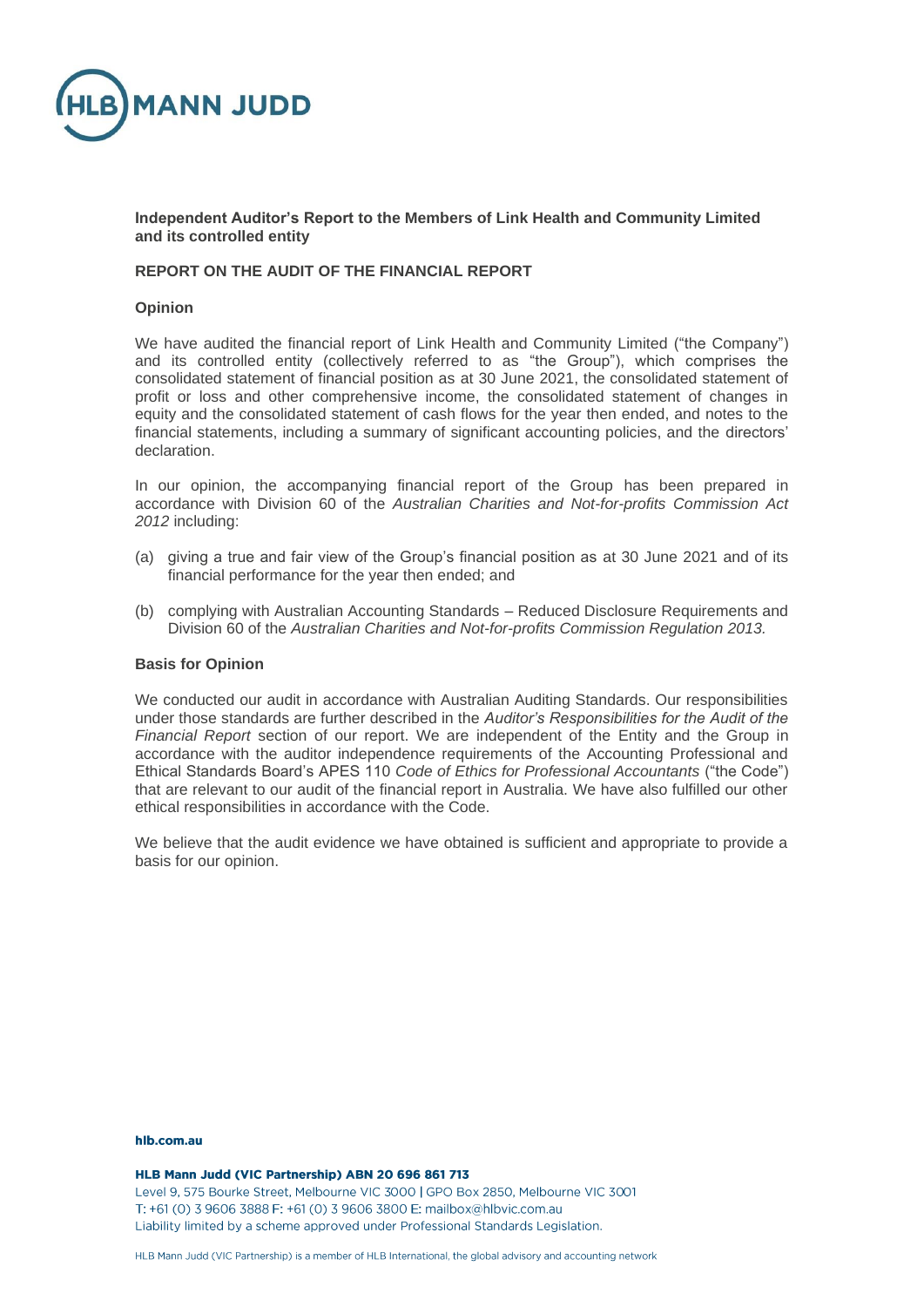

#### **Responsibilities of Directors for the Financial Report**

Management is responsible for the preparation of the financial report that gives a true and fair view in accordance with the Australian Accounting Standards – Reduced Disclosure Requirements and the *Australian Charities and Not-for-profits Commission Act 2012* and for such internal control as management determines is necessary to enable the preparation of the financial report that is free from material misstatement, whether due to fraud or error.

In preparing the financial report, management is responsible for assessing the Group's ability to continue as a going concern, disclosing, as applicable, matters related to going concern and using the going concern basis of accounting unless management either intend to liquidate the Group or to cease operations, or have no realistic alternative but to do so.

The Director's are responsible for overseeing the Group's financial reporting process.

#### **Auditor's Responsibilities for the Audit of the Financial Report**

Our objectives are to obtain reasonable assurance about whether the financial report as a whole is free from material misstatement, whether due to fraud or error, and to issue an auditor's report that includes our opinion. Reasonable assurance is a high level of assurance, but is not a guarantee that an audit conducted in accordance with Australian Auditing Standards will always detect a material misstatement when it exists. Misstatements can arise from fraud or error and are considered material if, individually or in the aggregate, they could reasonably be expected to influence the economic decisions of users taken on the basis of this financial report.

As part of an audit in accordance with the Australian Auditing Standards, we exercise professional judgement and maintain professional scepticism throughout the audit. We also:

- Identify and assess the risks of material misstatement of the financial report, whether due to fraud or error, design and perform audit procedures responsive to those risks, and obtain audit evidence that is sufficient and appropriate to provide a basis for our opinion. The risk of not detecting a material misstatement resulting from fraud is higher than for one resulting from error, as fraud may involve collusion, forgery, intentional omissions, misrepresentations, or the override of internal control.
- Obtain an understanding of internal control relevant to the audit in order to design audit procedures that are appropriate in the circumstances, but not for the purpose of expressing an opinion on the effectiveness of the Group's internal control.
- Evaluate the appropriateness of accounting policies used and the reasonableness of accounting estimates and related disclosures made by management.
- Conclude on the appropriateness of the management's use of the going concern basis of accounting and, based on the audit evidence obtained, whether a material uncertainty exists related to events or conditions that may cast significant doubt on the Group's ability to continue as a going concern. If we conclude that a material uncertainty exists, we are required to draw attention in our auditor's report to the related disclosures in the financial report or, if such disclosures are inadequate, to modify our opinion. Our conclusions are based on the audit evidence obtained up to the date of our auditor's report. However, future events or conditions may cause the Group to cease to continue as a going concern.